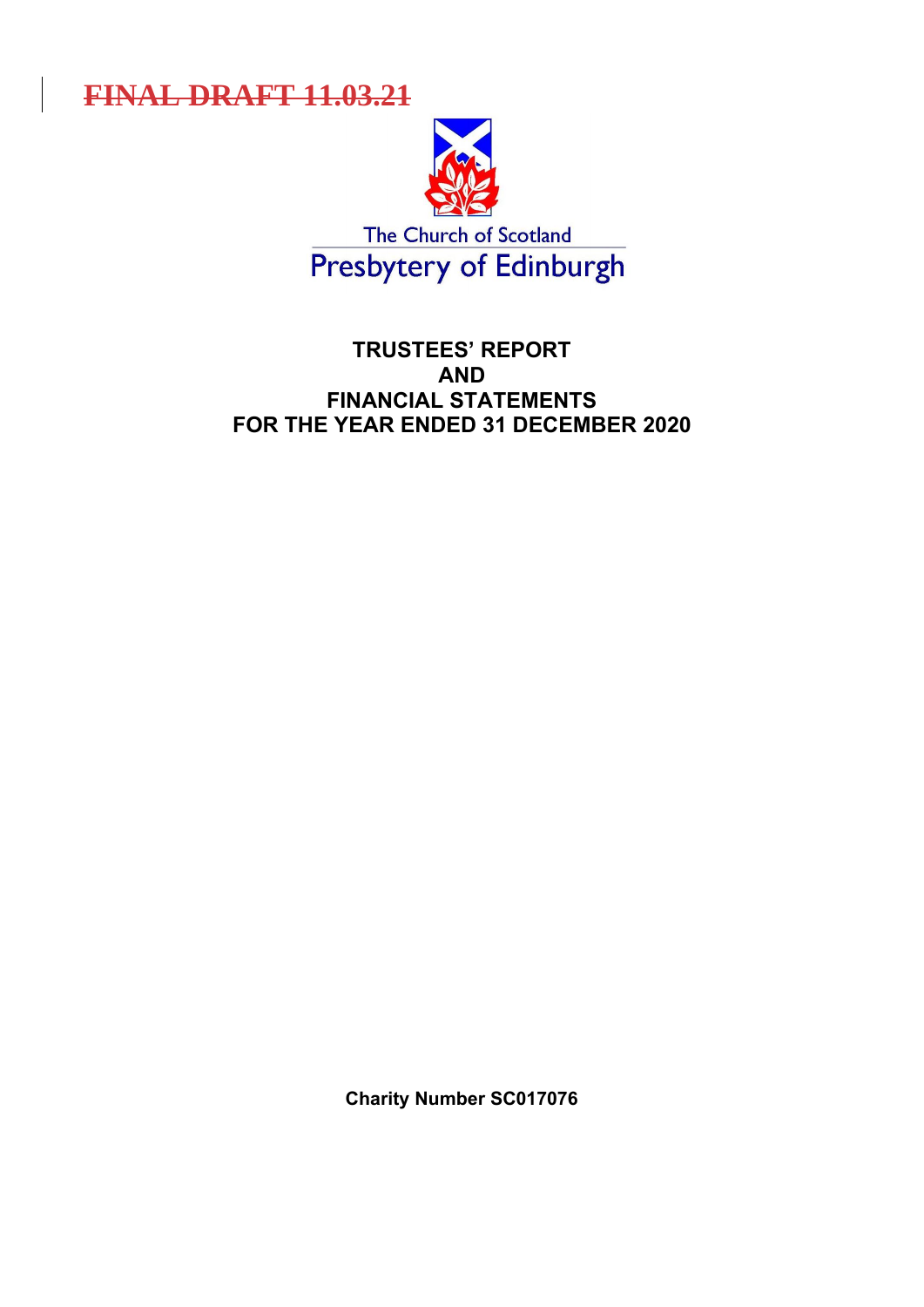## **THE CHURCH OF SCOTLAND - PRESBYTERY OF EDINBURGH TRUSTEES' REPORT AND FINANCIAL STATEMENTS FOR THE YEAR ENDED 31 DECEMBER 2020**

| <b>Contents</b>                              | <b>Pages</b> |
|----------------------------------------------|--------------|
| Trustees' Report                             | $2 - 7$      |
| Independent Auditor's Report to the Trustees | $8 - 9$      |
| <b>Statement of Financial Activities</b>     | 10           |
| <b>Balance Sheet</b>                         | 11           |
| <b>Statement of Cash Flows</b>               | 12           |
| <b>Accounting Policies</b>                   | $13 - 14$    |
| Notes to the Financial Statements            | $15 - 20$    |
| <b>List of Trustees</b>                      | $21 - 24$    |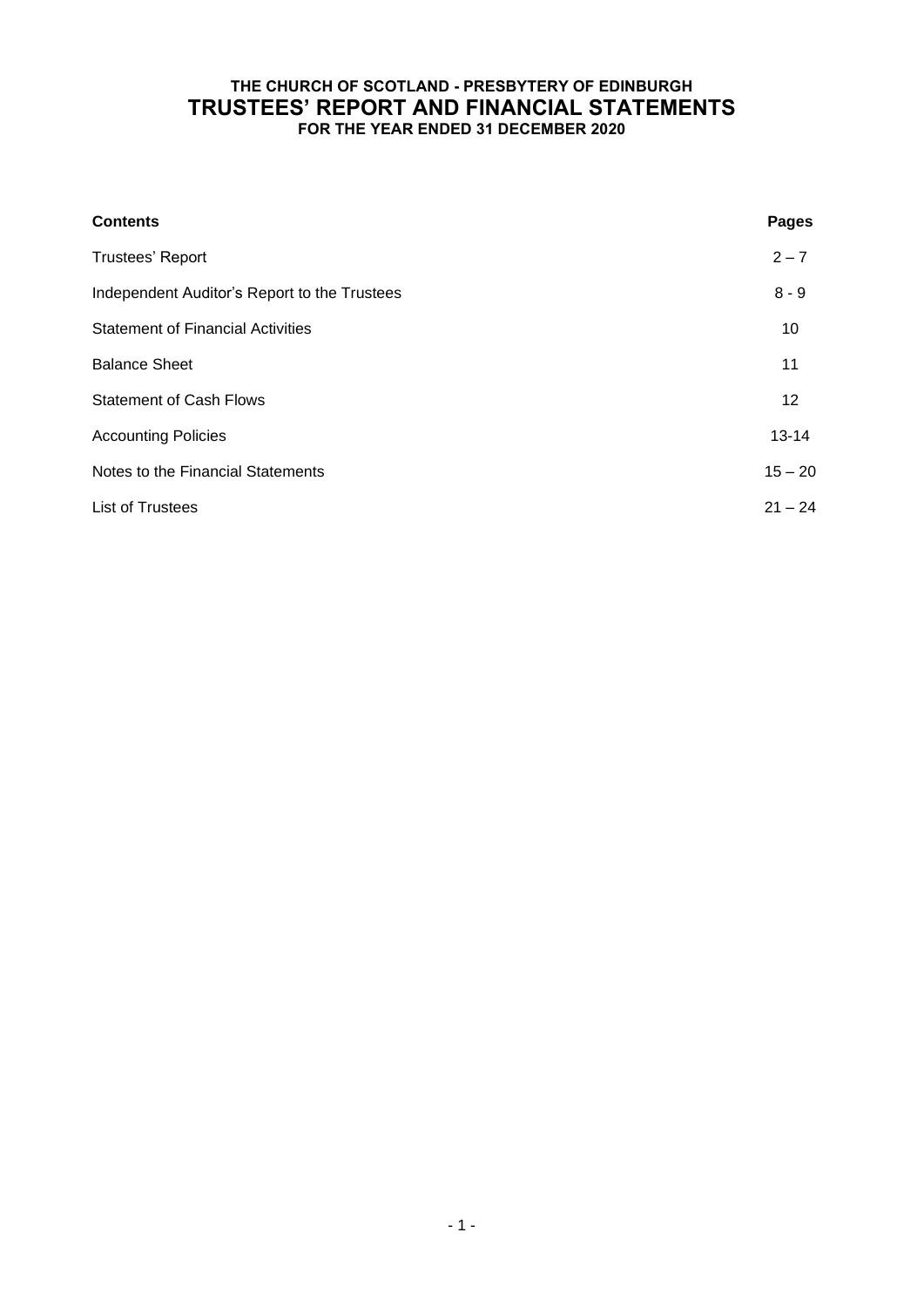The trustees present their report and financial statements of the charity for the year ended 31 December 2020. The financial statements have been prepared in accordance with the accounting policies set out on pages 13- 14 and comply with the General Assembly Regulations for Congregational Finance, the Charities and Trustee Investment (Scotland) Act 2005, the Charities Accounts (Scotland) Regulations 2006 (as amended) and The Charities SORP (FRS 102).

## **Objectives and Performance**

The aim of the Church is to share in the Ministry of Jesus Christ. It is a condition of membership that a person requires to be admitted on profession of faith, and membership and ordination as a minister, elder or deacon is a requirement for participation in the Courts of the Church. However, worship is open to all as is the provision of pastoral support and inclusion in Church-based community activities. The Church of Scotland has an "open" communion table to members of any branch of the Church. Outreach is for all, and not just members.

This Presbytery is in historical continuity with the Church of Scotland which was reformed in 1560, whose liberties were ratified in 1592, and for whose security provision was made in the Treaty of Union of 1707.

**The purposes of the Church are** to offer Christian worship, fellowship, instruction, mission and service; to labour for the advancement of the Kingdom of God throughout the world that all may know God the Father through Jesus Christ, His son, in the power of the Holy Spirit; and to bring the ordinances of religion to the people within its parishes. **In furtherance of these purposes,** Presbytery encourages and supports the congregations within its area to provide facilities for Worship, Fellowship and the enriching of Community Life, to provide regular opportunities for Worship and Celebration and the teaching of the Christian Faith, and also to provide pastoral care to the people in the parish in times of difficulty, illness, bereavement, crisis and stress; and in every parish, through the Ministry Team to offer spiritual counselling, advice, and support to anyone living in the parish and provide appropriate Ceremonies to mark or celebrate special points in life including baptisms, marriages, funerals, as well as the celebration of local or national events such as Thanksgivings and Remembrances. Congregations also provide social and recreational facilities for groups of all ages within the Community.

Presbytery also makes donations to support the work of religious and charitable bodies in Edinburgh. Presbytery is actively involved with Christian Aid, the Hospice Movement, Fresh Start and others for the relief of homelessness in Edinburgh.

## **Implications of Covid-19**

### **The Very Rev Dr John Chalmers wrote to congregations on 30th March saying:**

*"It has been encouraging to witness the strength and imagination of Church of Scotland congregations rising*  to the challenge of maintaining worship and fellowship during this time of social distancing and self-isolation. It *is hard to think of a time when the presence and the message of the Church was more needed, but it is just as hard to think of a time when the resources needed to meet this need have been under greater strain. Covid-19 is challenging us at every level and the Assembly Trustees, as the body charged by the General Assembly with responsibility for administering the national finances of the Church, are well aware of the financial impact this virus is having on individual members and congregations. Equally, the Trustees are acutely aware that this is a time when we all have to do our utmost to maintain the income streams that will allow us to minister effectively at a time of national emergency. So, while this is a communication about the financial challenges that we are facing, it is also a rallying call to remind us that we are all in this together and that the resources which are received from local congregations to finance work across the parishes of the Church of Scotland are as vital now as they have ever been."*

Some of the challenges facing Presbytery and our *response* are as follows:

| <b>Challenge - Income</b>                      | <b>Response - Income</b>                        |
|------------------------------------------------|-------------------------------------------------|
| Presbytery relies on congregational            | Assessments of £150,878 for 2020 were           |
| assessments                                    | received in full. In 2021 assessments are being |
|                                                | reduced by 33% due to planned savings in costs  |
|                                                | and the use of reserves.                        |
| Presbytery relies on income from the 5% C of S | In 2020 £235,000 was made available to meet     |
| Development Funding from M&M                   | projects planned for the year. £244,000 is      |
|                                                | available for 2021.                             |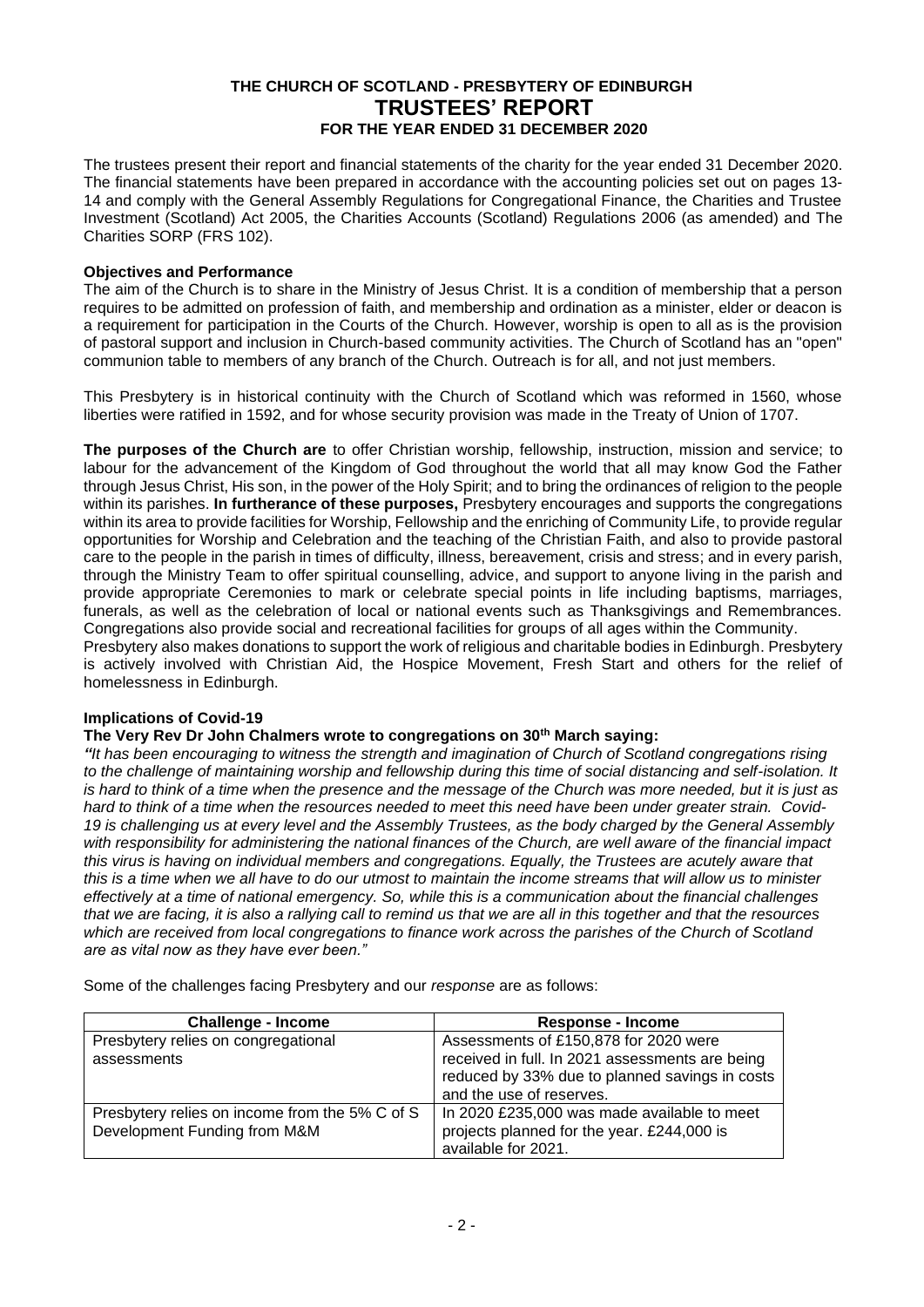## **Implications of Covid-19 (continued)**

| <b>Challenge - Income</b>                         | <b>Response - Income</b>                        |
|---------------------------------------------------|-------------------------------------------------|
| Presbytery received income from investments of  , | Any reduction in income will reduce the         |
| £64,291 in 2019 declining to £52,223 in 2020      | capability to make grants unless met from other |
| and a further reduction in 2021 is likely.        | resources.                                      |

| <b>Challenge - Expenditure</b>                                                                                                             | <b>Response - Expenditure</b>                                                                                                                                                                                                                                                      |
|--------------------------------------------------------------------------------------------------------------------------------------------|------------------------------------------------------------------------------------------------------------------------------------------------------------------------------------------------------------------------------------------------------------------------------------|
| Budgeted expenditure on Property Inspections<br>of £23,000 did not occur due to time delays.                                               | Provision was made at 31 December to set<br>aside resources to carry out unfulfilled<br>obligations.                                                                                                                                                                               |
| Presbytery will continue to support communities<br>and therefore payroll costs and other running<br>costs will continue at present levels. | Certain posts came to a contractual end in 2020<br>and were not renewed. Job Retention Grants of<br>£10,541 were received and Development fund<br>resources were used to promote new initiatives<br>to offset the effects of covid19 on our work. E.g.,<br>communication software. |
| Discretionary grants and bursaries could be<br>adversely affected.                                                                         | This was and continues to be carefully<br>monitored.                                                                                                                                                                                                                               |

| <b>Challenge - Resources</b>                                              | <b>Response - Resources</b>                                                                                                                                                                                                                                             |
|---------------------------------------------------------------------------|-------------------------------------------------------------------------------------------------------------------------------------------------------------------------------------------------------------------------------------------------------------------------|
| Presbytery's investments and Net Current<br>Assets were £2.5M at Dec.2020 | Presbytery has a strong cash position.                                                                                                                                                                                                                                  |
| £2M of reserves are restricted in their use.                              | Presbytery needs to examine its current funds<br>and the restrictions placed upon their use and<br>availability of capital. It would be prudent to<br>apply to OSCR to re-designate some of our<br>reserves to make income and capital available<br>for other purposes. |

## **Conclusion**

**The objectives of the Church and Presbytery are set out above this section.**

### **In furtherance of this in a time of lockdown caused by the situation of Covid-19 Presbytery continues amongst other things to:**

- Encourage congregations in their work with support including grants.
- Disseminate useful information about new means of giving, communications and meetings through technology.
- Examine the reserves policy of Presbytery and congregations to better fulfil the purposes of the Church.
- To enable and encourage the provision of pastoral care to our communities by combining the efforts of those in ministry as they appropriately support those facing grief and loss.
- To continue to collaborate closely with undertakers/crematoria/cemeteries to ensure a consistent approach to the changing environment around death and bereavement and to communicate effectively with those on the frontline of ministry.
- To continue to improve our communications strategy with our members in order to provide up to date information and to secure safe working practices.
- To support the ministers and congregations through funding and sharing of best practice to ensure the worshipping life of congregations continues, whether online or, when allowed, in-person in a safe and secure environment.

## **The consequence will be a stronger and united Church and Presbyterial system.**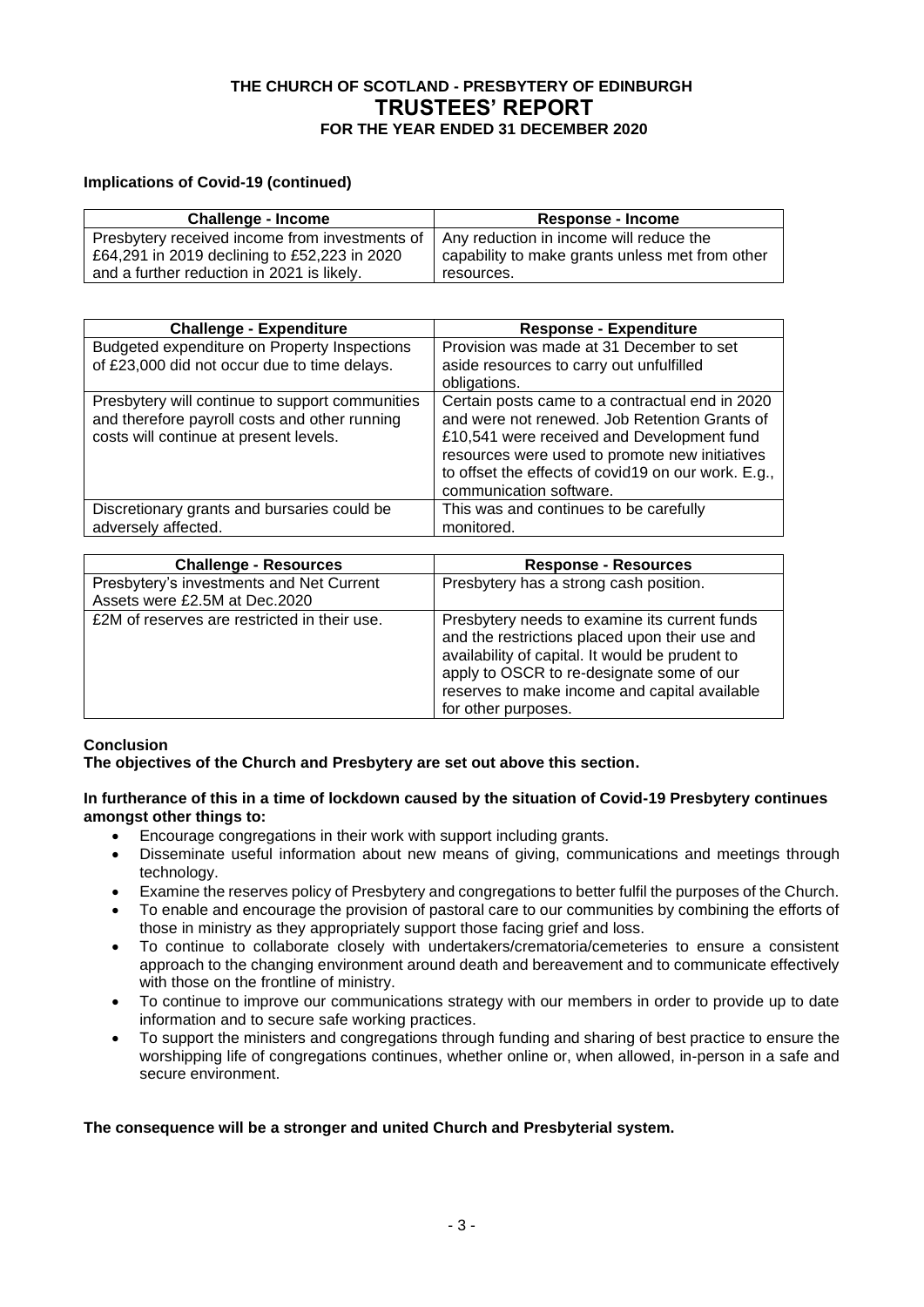### **Grant Making Policy**

Grants are paid out in accordance with the objectives of the charity. The trustees consider that all payments made during the period fall within the constitution. The circumstances of applicants for aid are reviewed by Presbytery before a decision is made as to whether or not a grant should be made and, if so, the amount of the grant. Standard application forms are used for those wishing to apply for a grant which provides information required by the trustees to decide on the merits of the application.

During the year Presbytery has paid grants of £247,544 (2019 £156,897) including £35,723 on Covid19 related matters and £57,364 to provide defibrillators for all Church of Scotland sanctuaries within the bounds of Presbytery.

### **Achievements and Performance**

The progress of the Presbytery in delivering against these purposes is exampled by the development and approval of a ten-year plan entitled " A Plan for Presbytery"; by offering pastoral support and pastoral supervision to ministers and other full-time workers in parishes; by participating in the Church of Scotland Discernment and Training processes for those called to full-time and part-time ministries; by supporting the training and enabling of local ministries carried out by members of congregations, by the provision of support for children's and youth workers; by developing a "Presbytery Development Fund" to support local mission initiatives; by dealing with applications from congregations to repair, alter or extend ecclesiastical buildings; by serving as a channel of communication between the Councils of the General Assembly and congregations.

### **Future Activities**

It is our plan and intention to maintain and enhance the work of Presbytery; and seek to raise adequate finance to provide these services in the future. Following the receipt of funds from the dissolution of Dean Parish, Presbytery is promoting work amongst the homeless and other good works. Presbytery, through training and new initiatives, will seek to reach out to the people in new housing areas currently being constructed within the City. In many areas of the Presbytery there is a good level of working together with other Christian denominations and this will be more of a focus in future. As the City of Edinburgh Council works towards a new vision for the City the Presbytery will engage with their planning process.

## **Financial Review**

The results for the year are as set out in the Statement of Financial Activities on page 10.

Presbytery receives its core funding from its member Congregations and Investment Income to pay for its General expenditure. In addition, £233,500 (2019 - £227,758) was received from the Church of Scotland and other sources towards the costs of the Development Fund.

### **Investment Policy and Performance**

The value of the portfolio at 31 December 2020 was £1,886,798 compared with £1,941,730 at 31 December 2019. The cost of investments at 31 December 2020 and 2019 was £1,229,187. There were no realised gains or losses during the year (December 2019-£Nil) and unrealised losses on revaluation were £54,932 (December 2019-gains £202,650). The unrealised gains/losses are due to market concerns. Presbytery seeks to provide growing income and long-term increase in the value of capital, utilising the Church of Scotland Investors Trust and their investment managers. The Church of Scotland Investors Trust **-** Growth fund is very largely equitybased and is intended for long term investment. The Income fund is intended for medium-term investment and aims to provide immediate high income with funds invested predominantly in fixed interest securities. During the year ended 31st December 2020 the total return of the Growth Fund was (0.61%) measured against the benchmark index of 3.06% and on the Income Fund 6.90% compared with 7.2%.

### **Risk Policy**

The Trustees have assessed the major risks to which Presbytery is exposed, in particular those related to its operations and finances. The principal risk is considered to be the security of investments and the ability of those investments to generate sufficient funds to enable the charity to cover such expenditure as may not be covered by congregational assessments and contributions towards staffing costs. This risk has been addressed by investing in Church of Scotland Investors Trust funds and deposits, which are considered to provide an appropriate balance between income and the security and growth of capital.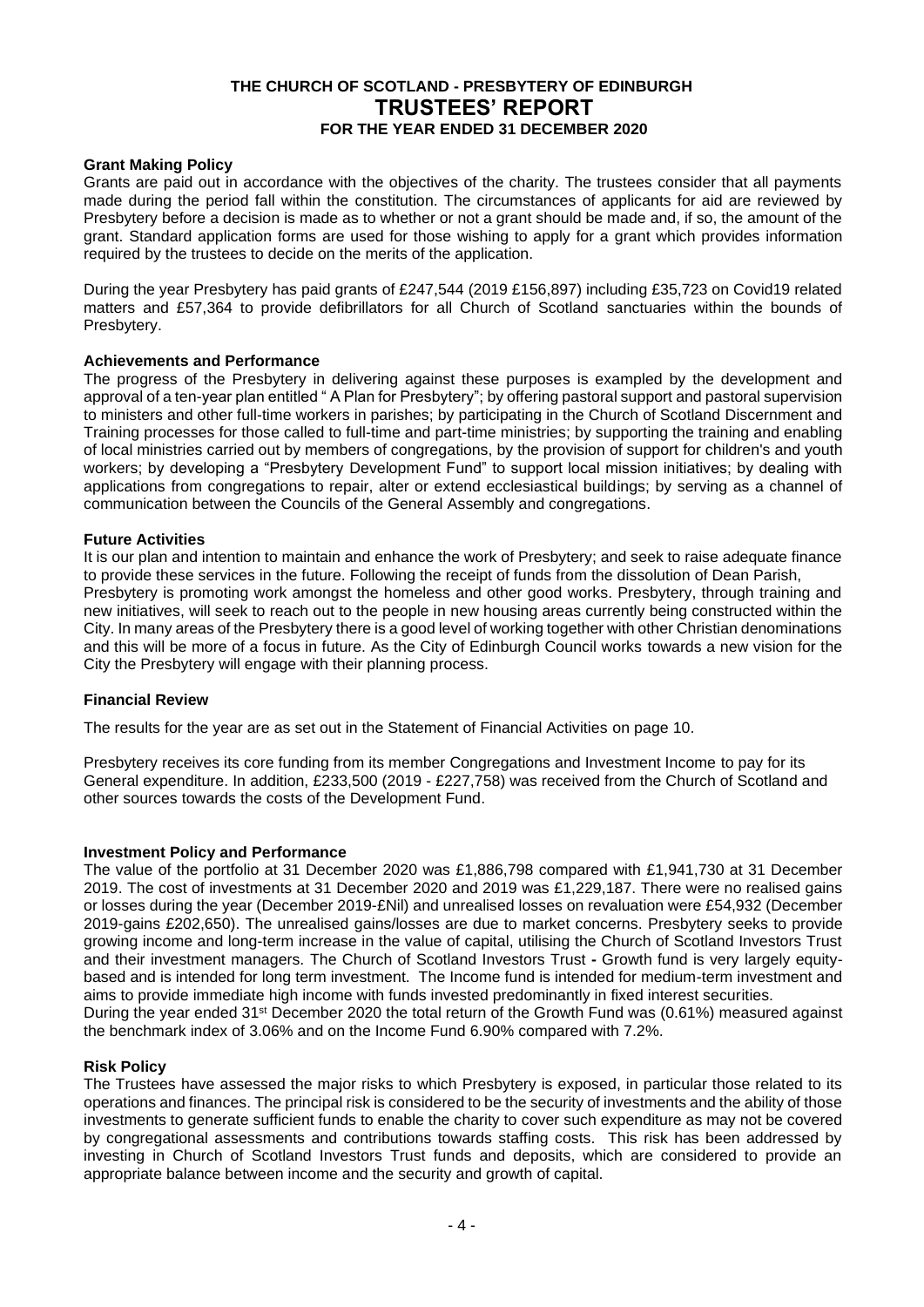### **Reserves Policy**

### **Unrestricted Reserves**

It is the policy of the Trustees to hold general reserves, represented by net current assets, sufficient to cover costs until congregational assessments are received in February and March. At 31 December 2020 the net current assets on general reserve amounted to £43,919 (2019- £34,281). In addition, investments valued at £185,195 (2019 - £192,437) at 31 December 2019 (Cost £33,478) are held in general reserve; the total of the general reserve at 31 December 2020 was £229,114, held to defray exceptional costs which do arise from time to time.

### **Designated Funds and Restricted Funds**

The purposes of the designated and restricted funds are set out in note 14. The policy of the Trustees is to expend the income of these funds in accordance with the purposes of the funds.

### **Structure, Governance and Management**

### **Constitution**

The Presbytery of Edinburgh was formed in the late sixteenth century. A Presbytery is the characteristic and fundamental court of the Church of Scotland since it not only directly supervises ministers and Kirk Sessions but also elects those who form the General Assembly. The General Assembly is the highest court of the Church of Scotland and it determines operational matters for all congregations within Presbyteries. The Presbytery consists of the ministers and representative elders, from the congregations in its area, who have responsibility for church activity within its own boundaries. There are also elders, called equalising elders chosen by Presbytery to make sure that retired and specialist ministers entitled to membership of the Court do not cause ministers to outnumber the elders in its membership. Commissioned elders are elected by their own congregation.

### **Principal office-bearers and Key management personnel remuneration**

The principal office - bearers are the Presbytery Moderator, who is selected annually, and the Presbytery Clerk.

The Presbytery Clerk and the Depute Clerk are charged with the running and operating of the charity on a dayto-day basis in accordance with delegated powers of authority from the trustees. They are assisted by the Presbytery Administrator and the Presbytery Treasurer. The Clerk, Depute Clerk and Treasurer are trustees and receive remuneration and expenses details of which are disclosed in note 7 to the financial statements.

## **Recruitment and Appointment of Trustees**

New members of Presbytery receive an induction course to explain the structure and practices of Presbytery. As elders within the Kirk Session of their individual congregation they have confirmed that they:

- believe the fundamental doctrines of the Christian Faith;
- promise to seek the unity and peace of this Church;
- uphold the doctrine, worship, government and discipline thereof;
- and to take their due part in the administration of its affairs.

The Kirk Session is a group of people from the congregation who make the major decisions within their own church. The induction courses to explain the structure and practices of Presbytery are supported by the availability of specialist trainers.

## **Conduct of Business**

Presbytery meets six or seven times in a year. Between meetings Presbytery business is carried out by several committees. Amongst other things, the business of Presbytery includes setting parish boundaries, determining how many congregations and ministers there may be within its bounds, and dealing with services for ministers coming to or departing from its bounds. It has supervisory responsibilities for congregations, ministers and also for students who are in training for the ministry. Both as a court and also through its various committees it deals with a wide range of issues including education, social work, church property, inter-church relations and the Church's mission in Edinburgh, Scotland and overseas.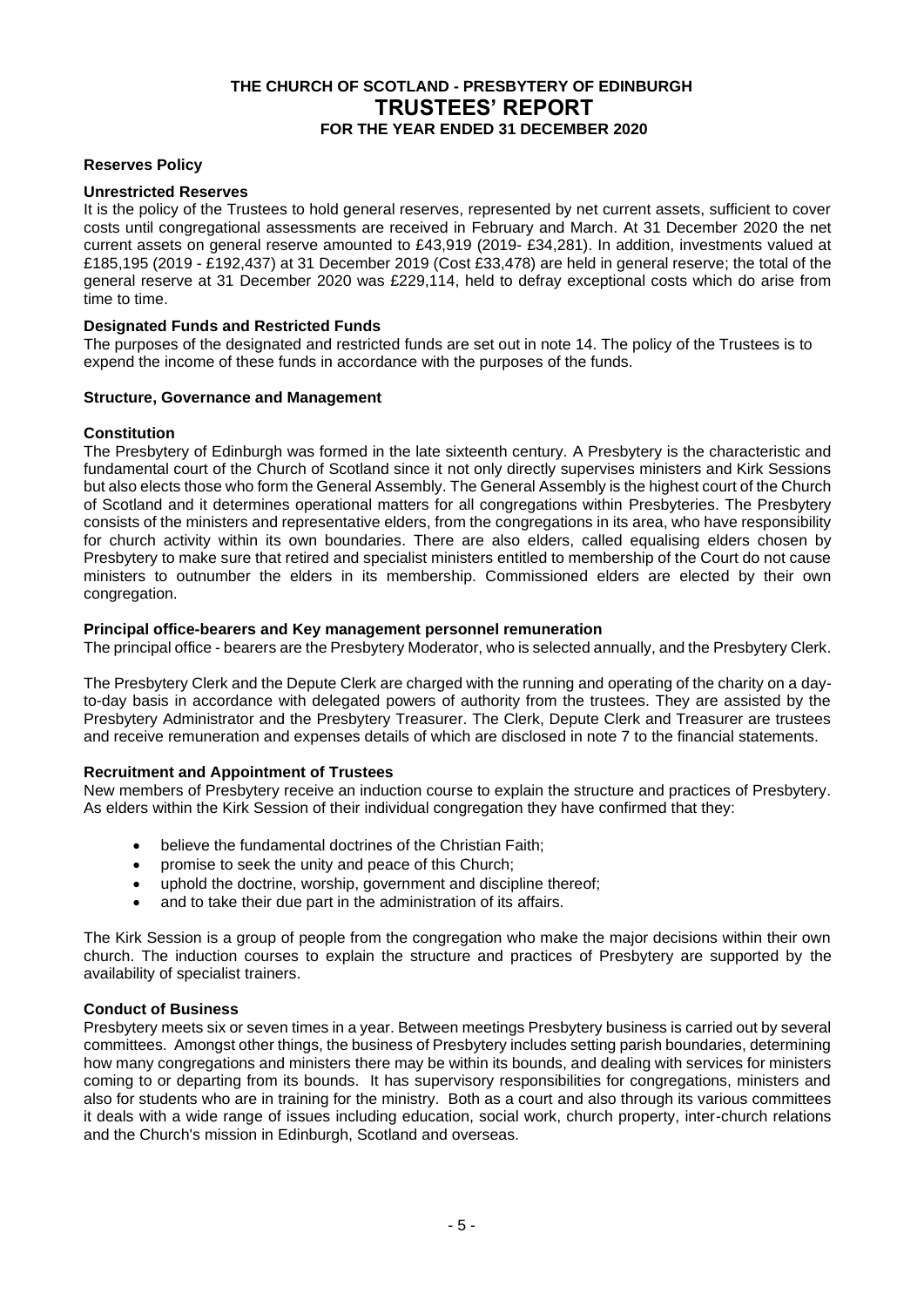### **Conduct of Business (continued)**

The Presbytery is the court of appeal for all matters which are dealt with by Kirk Sessions, as well as having the power to review decisions made at congregational meetings. Each congregation is visited once in every five-year period by members of Presbytery (who are known as Presbyters), when its spiritual well-being and congregational activities are examined. The objective is to encourage and advise the minister, Kirk Session and congregation, and to draw to their attention any matters which appear to be unsatisfactory or not in accordance with Church law.

In addition to appointing General Assembly commissioners, Presbyteries have potential changes to Church legislation sent down to them by the Assembly for consideration under the Barrier Act. This Act, which dates from 1697, is designed to prevent sudden major changes in the most important areas of the Church's life. It requires that at least half the Presbyteries must approve the proposed new legislation before it can be brought to the next Assembly to be passed as an Act.

Many aspects of Presbytery business are dealt with by standing committees who present their reports to Presbyters at the regular meetings of Presbytery. The committees are as follows:

> Business<br>
> Finance<br>
> Finance<br>
> The Superintend Property Records<br>
> World Mission More Rursaries World Mission Social and Community Interests Theology and Worship<br>Ministries Pastoral Care

Finance<br>
Resourcing Mission<br>
Resourcing Mission<br>
Deployment of Resources Deployment of Resources<br>Records Pastoral Care

### **Other Reports**

Presbytery also listens to reports, from time to time, from Christian organisations and others on many aspects. After discussion, comment and questions, reports are approved or amended and thereafter form the basis of future action plans.

### **Reference and Administrative Information**

| <b>Principal and contact address</b>                                      | 10/1 Palmerston Place<br>Edinburgh |  |  |  |
|---------------------------------------------------------------------------|------------------------------------|--|--|--|
|                                                                           | <b>EH12 5AA</b>                    |  |  |  |
| A full list of members of Presbytery (Trustees) is shown on pages 21 - 24 |                                    |  |  |  |

## **Presbyters who hold office are:**

| The Moderator            | Rev Angus Mathieson (To February 2020)<br>Rev. Dr Richard Frazer (From February 2020 to February 2021)<br>Very Rev Dr Derek Browning (From February 2021) |
|--------------------------|-----------------------------------------------------------------------------------------------------------------------------------------------------------|
| The Clerk                | Rev Marjory McPherson                                                                                                                                     |
| The Treasurer            | James R Byers FCA                                                                                                                                         |
| <b>Auditor</b>           | Jeffrey Crawford & Co<br>(Incorporating Barstow & Millar CA)<br>25, Castle Terrace<br>Edinburgh, EH1 2ER                                                  |
| <b>Bankers</b>           | The Bank of Scotland (Registered Office)<br>The Mound<br>Edinburgh<br><b>EH1 1YZ</b>                                                                      |
| <b>Charitable Status</b> | The Presbytery is recognised as a charity in Scotland. (SC017076)                                                                                         |
| <b>Parent Charity</b>    | Church of Scotland (SC011353)<br>- 6 -                                                                                                                    |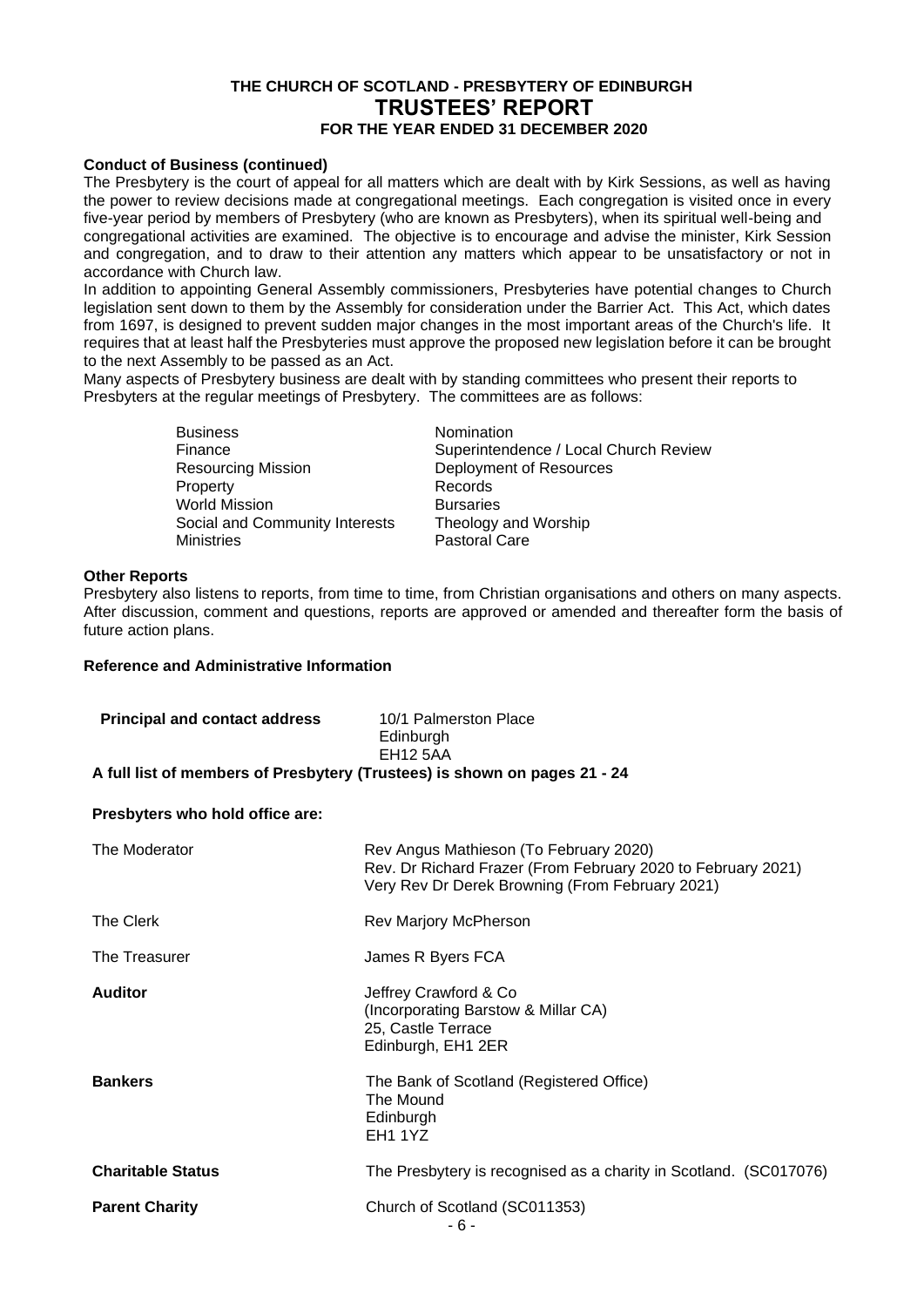## **Statement of Trustees' Responsibilities**

The Trustees are responsible for preparing the Trustees' Report and the financial statements in accordance with applicable law and United Kingdom Accounting Standards (United Kingdom Generally Accepted Accounting Practice).

The law applicable to charities in Scotland requires the Trustees to prepare financial statements for each financial year which give a true and fair view of the state of affairs of the charity and of the incoming resources and application of resources of the charity for that period. In preparing these financial statements, the Trustees are required to:

- select suitable accounting policies and then apply them consistently;
- observe the methods and principles in the Charities SORP;
- make judgements and estimates that are reasonable and prudent;
- state whether applicable accounting standards have been followed, subject to any other material departures disclosed and explained in the financial statements;
- prepare the financial statements on a going concern basis unless it is inappropriate to presume that the charity will continue in business.

The Trustees are responsible for keeping accounting records that disclose with reasonable accuracy at any time the financial position of the charity and enable them to ensure that the financial statements comply with the Charities and Trustee Investments (Scotland) Act 2005, the Charities Accounts (Scotland) Regulations 2006 (as amended) and the provisions of the charity's constitution. They are also responsible for safeguarding the assets of the charity and hence for taking reasonable steps for the prevention and detection of fraud or other irregularities.

**Approved 27 April 2021**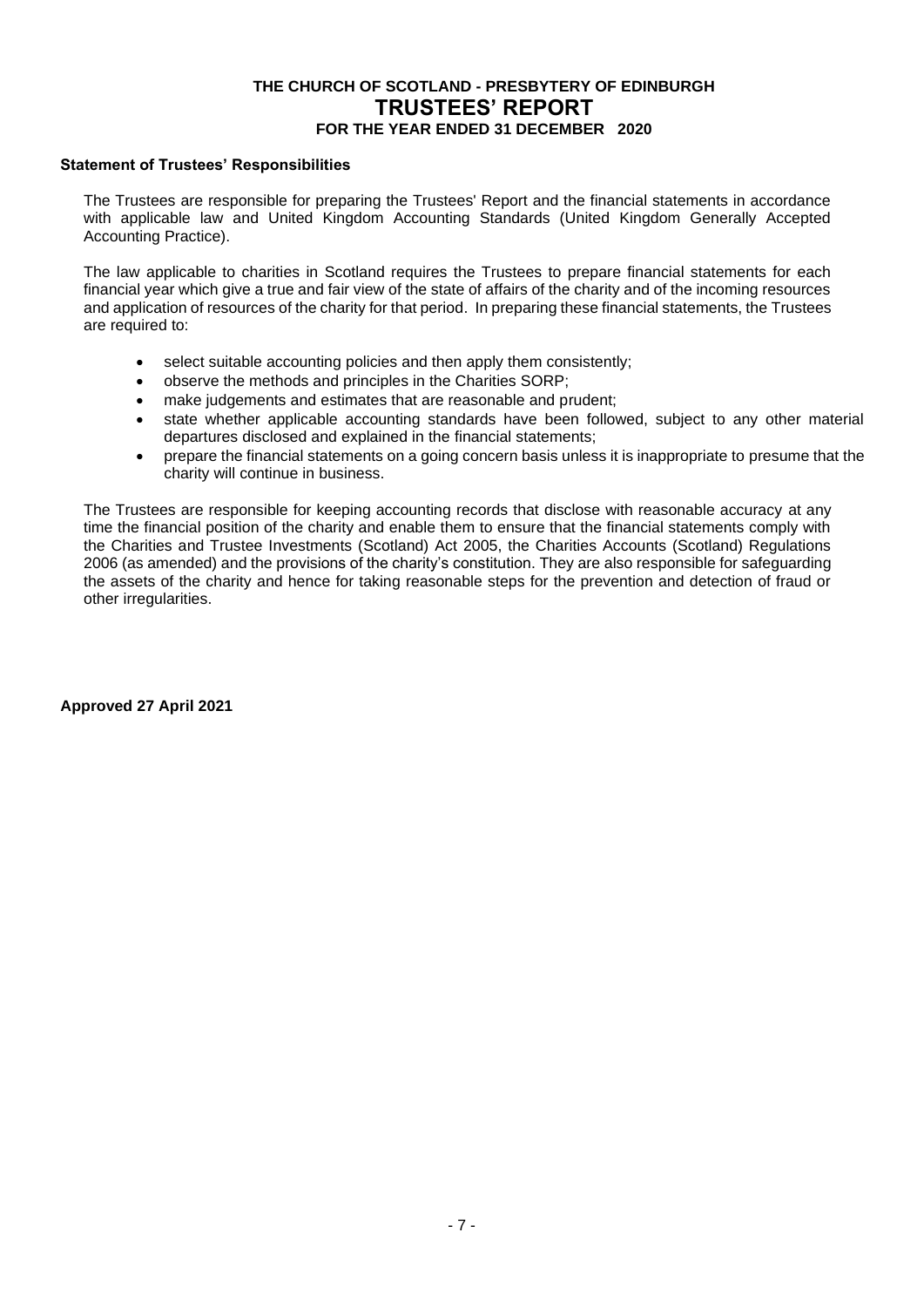## **THE CHURCH OF SCOTLAND - PRESBYTERY OF EDINBURGH REPORT OF THE INDEPENDENT AUDITOR TO THE TRUSTEES**

## **Opinion**

I have audited the financial statements of the Presbytery of Edinburgh ('the charity') for the year ended 31 December 2020 which comprise the Statement of Financial Activities, the Balance Sheet, the Statement of Cash Flows and notes to the financial statements, including a summary of significant accounting policies. The financial reporting framework that has been applied in their preparation is applicable law and United Kingdom Accounting Standards (United Kingdom Generally Accepted Accounting Practice), including Financial Reporting Standard 102 'The Financial Reporting Standard applicable in the UK and Republic of Ireland'.

In my opinion the financial statements:

- give a true and fair view of the state of the charity's affairs as at 31 December 2020 and of its incoming resources and application of resources, for the period then ended;
- have been properly prepared in accordance with United Kingdom Generally Accepted Accounting Practice; and
- have been prepared in accordance with the requirements of the Charities and Trustee Investment (Scotland) Act 2005 and regulation 8 of the Charities Accounts (Scotland) Regulations 2006.

### **Basis for opinion**

I conducted my audit in accordance with International Standards on Auditing (UK) (ISAs (UK)) and applicable law. My responsibilities under those standards are further described in the Auditor's responsibilities for the audit of the financial statements section of my report. I am independent of the charity in accordance with the ethical requirements that are relevant to my audit of the financial statements in the UK, including the FRC's Ethical Standard, and I have fulfilled my other ethical responsibilities in accordance with these requirements. I believe that the audit evidence I have obtained is sufficient and appropriate to provide a basis for my opinion.

### **Conclusions relating to going concern**

I have nothing to report in respect of the following matters in relation to which the ISAs (UK) require me to report to you where:

- the trustees' use of the going concern basis of accounting in the preparation of the financial statements is not appropriate; or
- the trustees have not disclosed in the financial statements any identified material uncertainties that may cast significant doubt about the charity's ability to continue to adopt the going concern basis of accounting for a period of at least twelve months from the date when the financial statements are authorised for issue.

### **Other information**

The trustees are responsible for the other information. The other information comprises the information included in the annual report, other than the financial statements and our Report of the Independent Auditor thereon.

My opinion on the financial statements does not cover the other information and I do not express any form of assurance conclusion thereon.

In connection with my audit of the financial statements, my responsibility is to read the other information and, in doing so, consider whether the other information is materially inconsistent with the financial statements or my knowledge obtained in the audit or otherwise appears to be materially misstated. If I identify such material inconsistencies or apparent material misstatements, I am required to determine whether there is a material misstatement in the financial statements or a material misstatement of the other information. If, based on the work I have performed, I conclude that there is a material misstatement of this other information, I am required to report that fact.

I have nothing to report in this regard.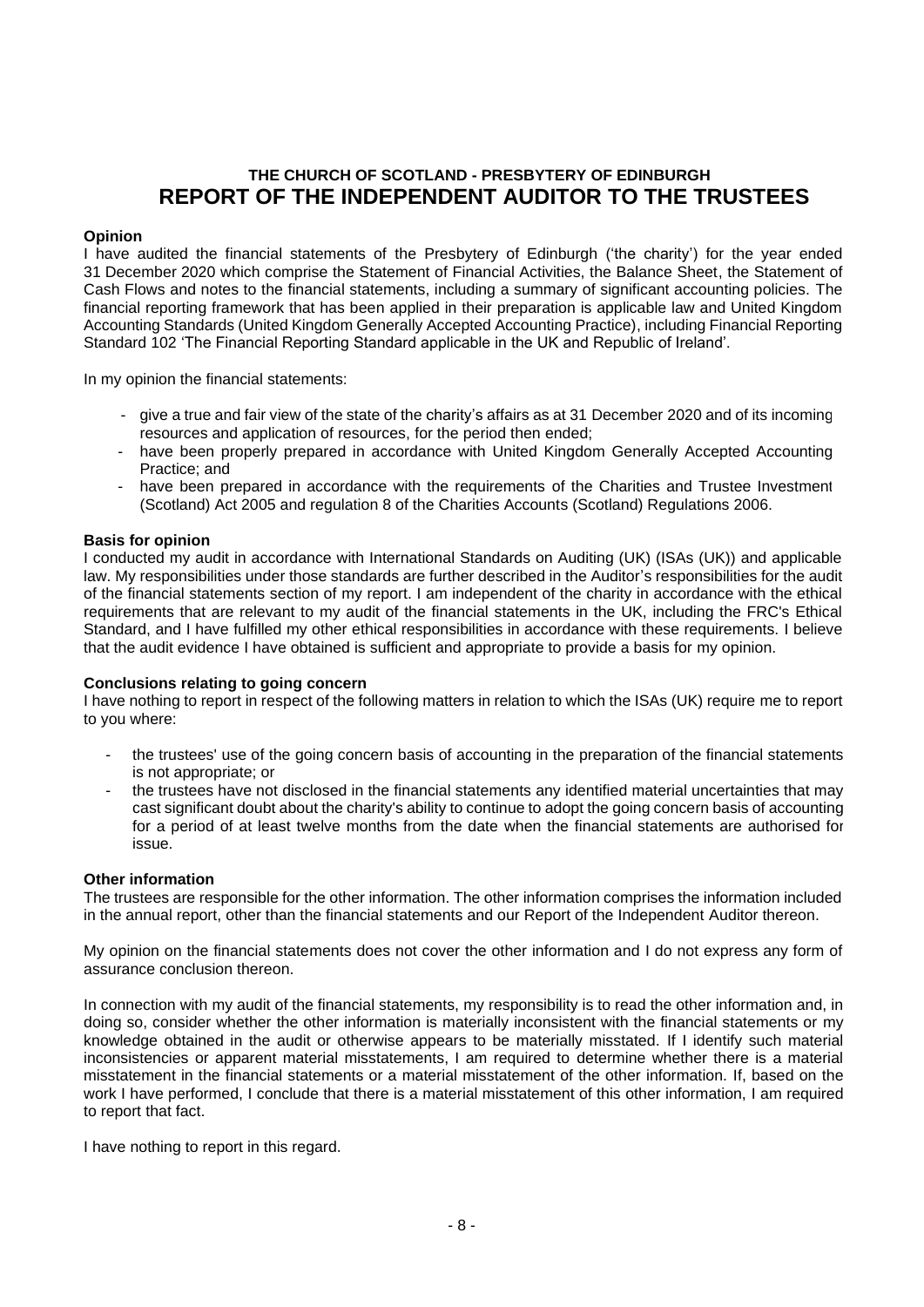## **THE CHURCH OF SCOTLAND - PRESBYTERY OF EDINBURGH REPORT OF THE INDEPENDENT AUDITORS TO THE TRUSTEES**

### **Matters on which we are required to report by exception**

I have nothing to report in respect of the following matters where the Charities Accounts (Scotland) Regulations 2006 (as amended) require me to report to you if, in my opinion:

- the information given in the Report of the Trustees is inconsistent in any material respect with the financial statements; or
- proper and adequate accounting records have not been kept; or
- the financial statements are not in agreement with the accounting records and returns; or
- we have not received all the information and explanations we require for my audit.

### **Responsibilities of trustees**

As explained more fully in the Statement of Trustees' Responsibilities, set out on page six, the trustees are responsible for the preparation of financial statements which give a true and fair view, and for such internal control as the trustees determine is necessary to enable the preparation of financial statements that are free from material misstatement, whether due to fraud or error.

In preparing the financial statements, the trustees are responsible for assessing the charity's ability to continue as a going concern, disclosing, as applicable, matters related to going concern and using the going concern basis of accounting unless the trustees either intend to liquidate the charity or to cease operations, or have no realistic alternative but to do so.

### **My responsibilities for the audit of the financial statements**

My objectives are to obtain reasonable assurance about whether the financial statements as a whole are free from material misstatement, whether due to fraud or error, and to issue a Report of the Independent Auditors that includes my opinion. Reasonable assurance is a high level of assurance but is not a guarantee that an audit conducted in accordance with ISAs (UK) will always detect a material misstatement when it exists. Misstatements can arise from fraud or error and are considered material if, individually or in the aggregate, they could reasonably be expected to influence the economic decisions of users taken on the basis of these financial statements.

A further description of our responsibilities for the audit of the financial statements is located on the Financial Reporting Council's website at www.frc.org.uk/auditorsresponsibilities. This description forms part of our Report of the Independent Auditors.

### **Use of my report**

This report is made solely to the charity's trustees, as a body, in accordance with section 44 (1) (c) of the Charities and Trustee Investment (Scotland) Act 2005 and regulation 10 of the Charities Accounts (Scotland) Regulations 2006 (as amended). My audit work has been undertaken so that I might state to the charity's trustees those matters I am required to state to them in an auditor's report and for no other purpose. To the fullest extent permitted by law, I do not accept or assume responsibility to anyone other than the charity's trustees as a body, for our audit work, for this report, or for the opinions I have formed.

R L H Crawford (Senior Statutory Auditor) for and on behalf of Jeffrey Crawford & Co Chartered Accountants and Statutory Auditors Eligible to act as an auditor in terms of Section 1212 of the Companies Act 2006 25 Castle Terrace Edinburgh EH1 2ER

Date: .............................................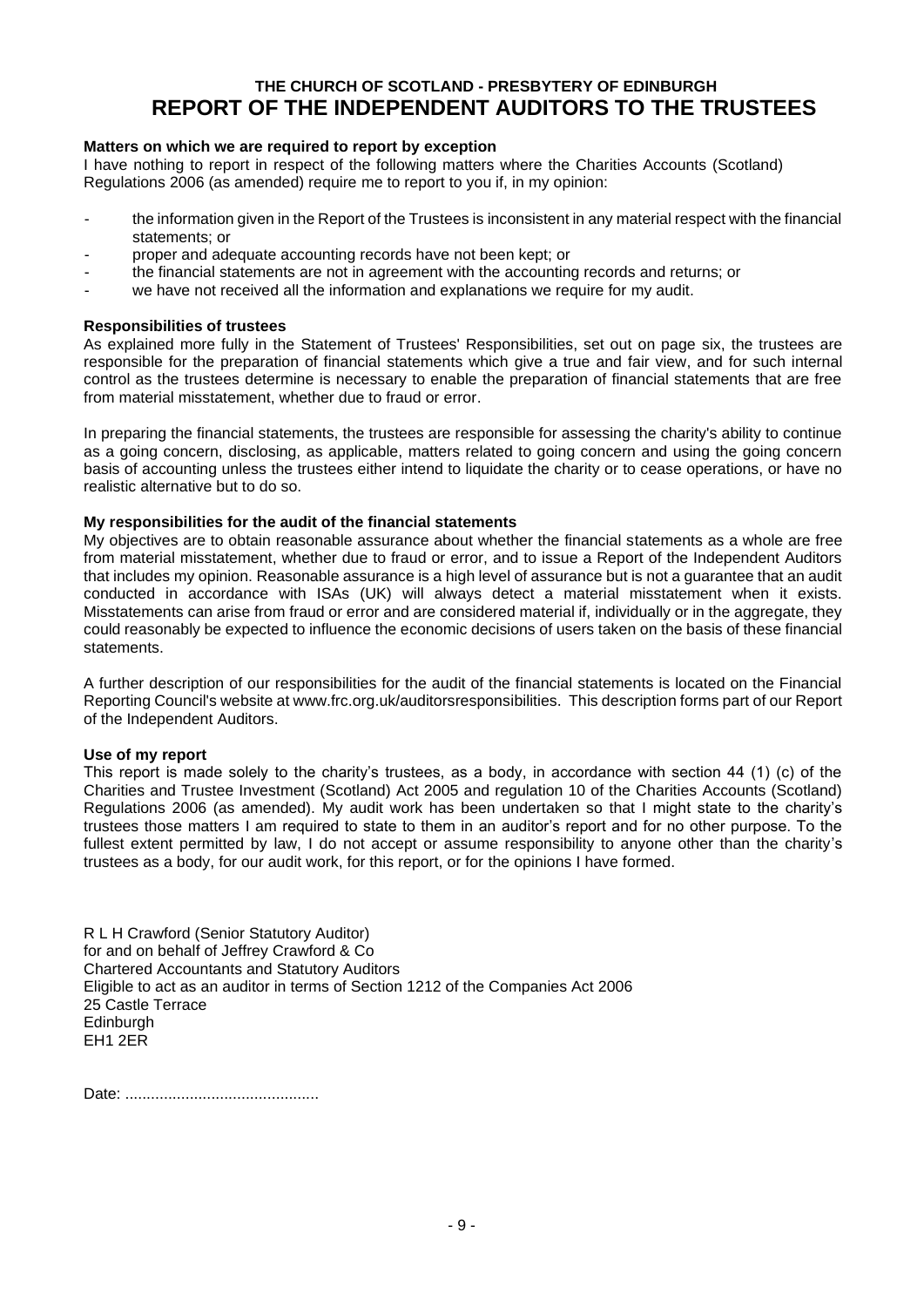## **CHURCH OF SCOTLAND PRESBYTERY OF EDINBURGH STATEMENT OF FINANCIAL ACTIVITIES FOR THE YEAR ENDED 31 DECEMBER 2020**

|                                                                              | <b>Note</b>         | <b>Unrestricted</b><br><b>Funds</b><br>£ | <b>Designated</b><br><b>Funds</b><br>£ | <b>Restricted</b><br><b>Funds</b><br>£ | 2020<br>£         | 2019<br>£         |
|------------------------------------------------------------------------------|---------------------|------------------------------------------|----------------------------------------|----------------------------------------|-------------------|-------------------|
| Income and endowments<br>from:                                               |                     |                                          |                                        |                                        |                   |                   |
| Donations and legacies                                                       | 1                   | 150,878                                  |                                        | 446,000                                | 596,878           | 150,675           |
| Charitable activities<br>Investments                                         | $\overline{c}$<br>3 | 6,448                                    | 253,646                                | 45,775                                 | 253,646<br>52,223 | 246,850<br>64,291 |
| <b>Exceptional and Other</b>                                                 | 4                   | 1,063                                    | 9,665                                  |                                        | 10,728            | 6,915             |
| <b>Total Income</b>                                                          |                     | 158,389                                  | 263,311                                | 491,775                                | 913,475           | 468,731           |
| <b>Expenditure on:</b><br>Charitable activities                              |                     | 155,608                                  | 209,824                                | 78,620                                 | 444,052           | 400,396           |
| <b>Total Expenditure</b>                                                     | 5                   | 155,608                                  | 209,824                                | 78,620                                 | 444,052           | 400,396           |
| <b>Net Income (Expenditure)</b><br>before gains and losses<br>on investments |                     | 2,781                                    | 53,487                                 | 413,155                                | 469,423           | 68,335            |
| Net gains (losses) on<br>investments                                         | 8                   | (7, 242)                                 |                                        | (47, 690)                              | (54, 932)         | 202,650           |
| <b>Net Income (Expenditure)</b>                                              |                     | (4, 461)                                 | 53,487                                 | 365,465                                | 414,491           | 270,985           |
| <b>Transfers between Funds</b><br>Transfers in                               |                     | 6,858                                    |                                        |                                        | 6,858             |                   |
| <b>Transfers out</b>                                                         |                     |                                          | (6, 858)                               |                                        | (6, 858)          |                   |
| Net movement in funds<br><b>Reconciliation of Funds:</b>                     |                     | 2,397                                    | 46,629                                 | 365,465                                | 414,491           | 270,985           |
| Total funds brought forward                                                  |                     | 226,717                                  | 256,569                                | 1,823,547                              | 2,306,833         | 2,035,848         |
| <b>Total funds carried</b><br>forward                                        | 13                  | 229,114                                  | 303,198                                | 2,189,012                              | 2,721,324         | 2,306,833         |

The Charity has no recognised gains or losses other than the results for the year as set out above.

All of the activities of the charity are classed as continuing.

**`**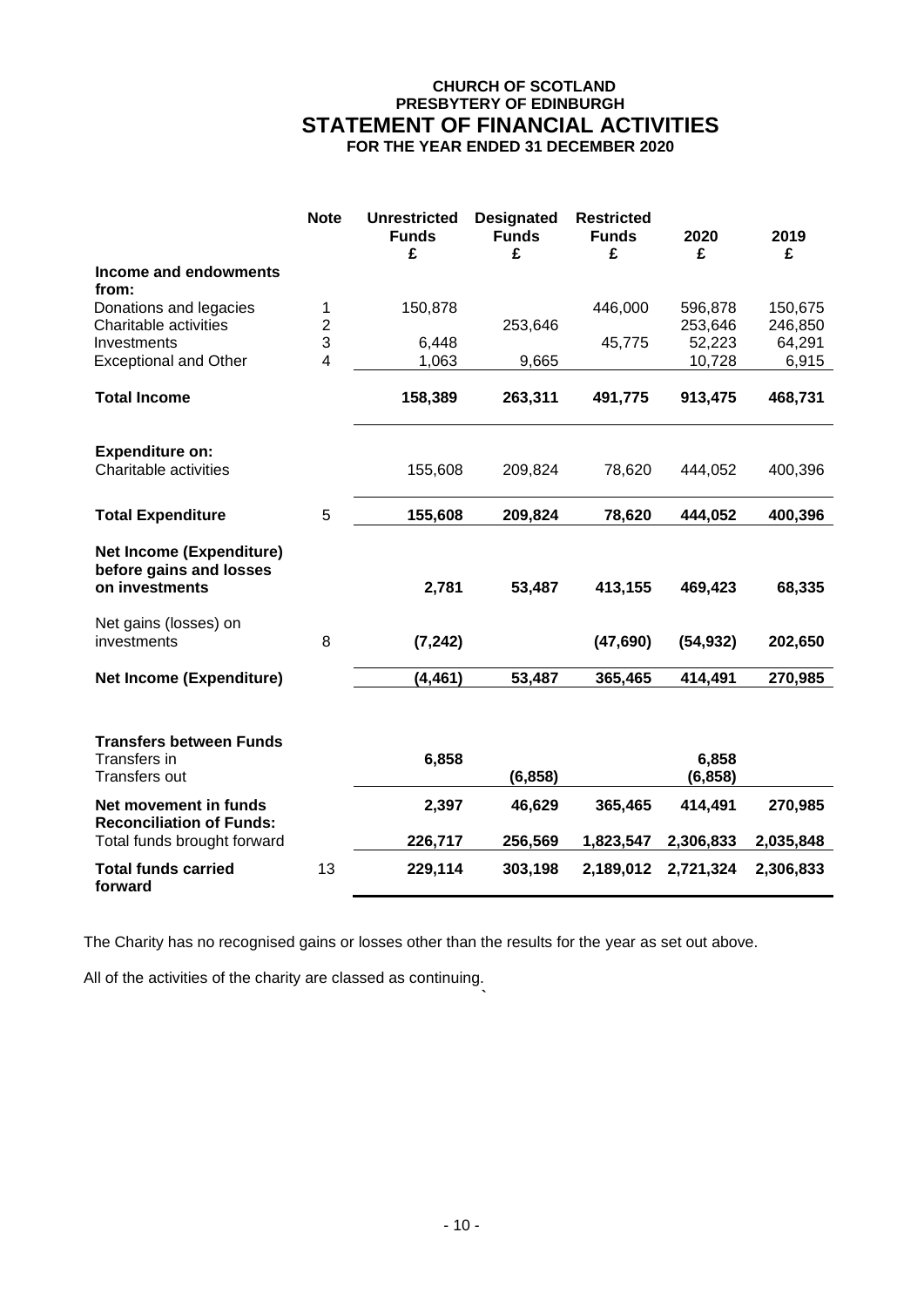## **CHURCH OF SCOTLAND PRESBYTERY OF EDINBURGH BALANCE SHEET AS AT 31 DECEMBER 2020**

|                                                                           | <b>Notes</b> |           |           |
|---------------------------------------------------------------------------|--------------|-----------|-----------|
|                                                                           |              | 2020      | 2019      |
|                                                                           |              | £         | £         |
| <b>Fixed Assets</b>                                                       |              |           |           |
| <b>Tangible Fixed Assets</b>                                              | 9            |           |           |
| Investments                                                               | 8            | 1,886,798 | 1,941,730 |
|                                                                           |              | 1,886,798 | 1,941,730 |
|                                                                           |              |           |           |
| <b>Current Assets</b>                                                     |              |           |           |
| <b>Debtors</b>                                                            | 10           | 446,000   |           |
| Church of Scotland Investors Trust - Deposits<br>Cash at bank and in hand |              | 386,671   | 329,568   |
|                                                                           |              | 57,756    | 49,436    |
|                                                                           |              | 890,427   | 379,004   |
|                                                                           |              |           |           |
| <b>Liabilities</b>                                                        |              |           |           |
| Creditors: Amounts falling due within one year                            | 11           | 24.301    | 13,901    |
| Provisions for liabilities and charges due within one year                | 12           | 31,600    |           |
|                                                                           |              | 55,901    | 13,901    |
| <b>Net Current Assets</b>                                                 |              | 834,526   | 365,103   |
|                                                                           |              |           |           |
| <b>Total Assets less current liabilities</b>                              |              | 2,721,324 | 2,306,833 |
|                                                                           |              |           |           |
| The funds of the charity:                                                 | 14           |           |           |
| <b>Restricted funds</b>                                                   |              | 2,189,012 | 1,823,547 |
| Designated funds                                                          |              | 303,198   | 256,568   |
| Unrestricted funds                                                        |              | 229,114   | 226,718   |
|                                                                           |              |           |           |
|                                                                           |              | 2,721,324 | 2,306,833 |

These financial statements were approved by Presbytery on 27 April 2021 and are signed on their behalf by:

J. Byer

**Treasurer** 

Marjon M. Pheron

**J R Byers FCA Rev Marjory McPherson**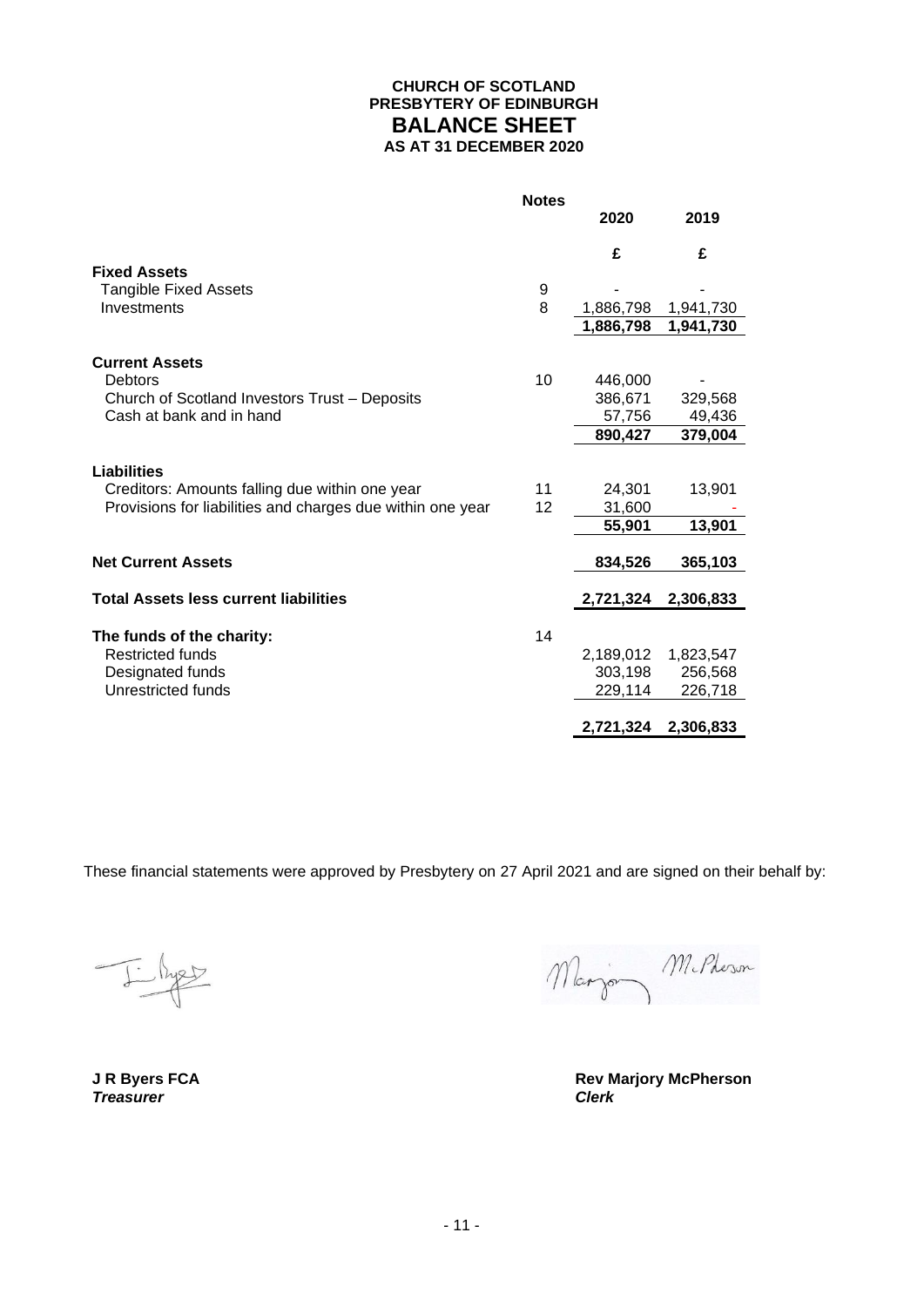## **CHURCH OF SCOTLAND PRESBYTERY OF EDINBURGH STATEMENT OF CASH FLOWS YEAR ENDED 31 DECEMBER 2020**

|                                                  | <b>Note</b> | Total<br><b>Funds</b> | Total<br><b>Funds</b> |
|--------------------------------------------------|-------------|-----------------------|-----------------------|
|                                                  |             | 2020<br>£             | 2019<br>£             |
| Net cash provided (used) in operating activities | 16          | 13,200                | 9,891                 |
| <b>Cash Flows from investing activities</b>      |             |                       |                       |
| Interest and dividends                           | 3           | 52,223                | 64,291                |
| Purchase of fixed assets                         | 9           |                       |                       |
| Purchase of Investments                          | 8           |                       |                       |
| Proceeds from sale of investments                | 8           |                       |                       |
| Net cash provided by investing activities        |             | 52,223                | 64.291                |
| Change in cash and cash equivalents in the year  |             | 65,423                | 74,182                |
| Cash and cash equivalents brought forward        |             | 379,004               | 304,822               |
| Cash and cash equivalents carried forward        |             | 444,427               | 379,004               |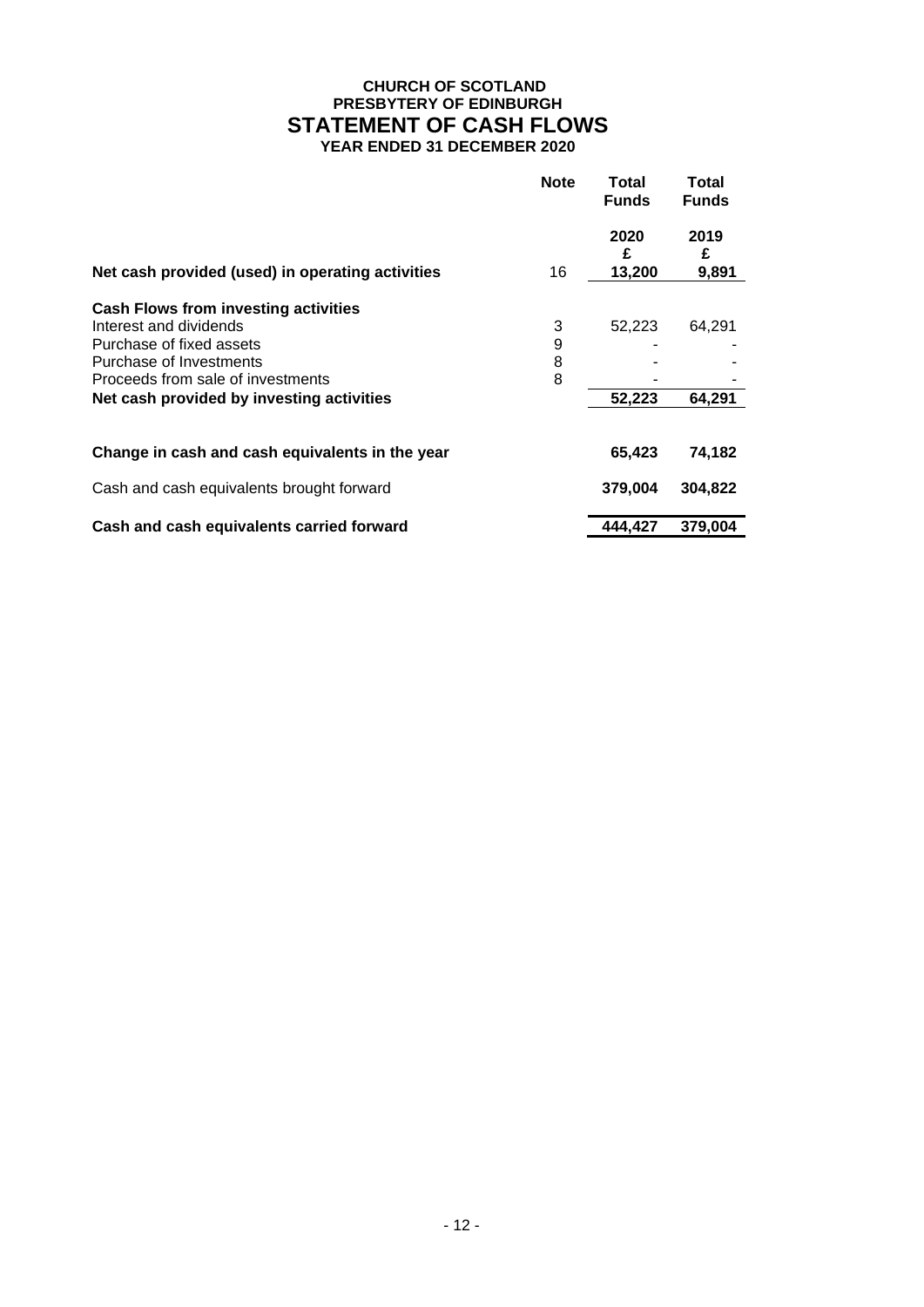## **CHURCH OF SCOTLAND PRESBYTERY OF EDINBURGH ACCOUNTING POLICIES YEAR ENDED 31 DECEMBER 2020**

The Presbytery of Edinburgh is an unincorporated Charity (SCO17076) registered in Scotland. The charity's administrative information can be found on page 5.

#### **Accounting policies**

The principal accounting policies, which have been applied consistently in the current and preceding year in dealing with items which are considered material to the accounts, are set out below.

#### **Basis of preparation**

The financial statements of the charity, which is a public benefit entity under FRS 102, have been prepared in accordance with the Charities SORP (FRS 102), Financial Reporting Standard 102 The Financial Reporting Standard applicable in the UK and Republic of Ireland' and the Charities and Trustee Investment (Scotland) Act 2005. The financial statements have been prepared under the historical cost convention with the exception of investments which are included at market value.

#### **Fund accounting**

Funds are classified as either restricted funds or unrestricted funds defined as follows.

Restricted funds are funds subject to specific requirements as to their use which may be declared by the donor or with their authority or created through legal processes, but still within the wider objects of the charity.

Unrestricted funds are expendable at the discretion of the trustees in furtherance of the objects of the charity. If parts of the unrestricted funds are earmarked at the discretion of the trustees for a particular purpose, they are designated as a separate fund. The designation has an administrative purpose only and does not legally restrict the trustees' discretion to apply the fund.

#### **Incoming resources**

Income, including legacies and grants, is recognised when the charity has entitlement to the funds; any performance conditions attached to the item(s) of income have been met; it is probable that the income will be received; and the amount can be measured reliably.

#### **Outgoing resources**

Expenditure is recognised on an accruals basis when a liability in incurred. Expenditure includes any VAT which cannot be recovered and is reported as part of the expenditure to which it relates.

Charitable expenditure comprises those costs incurred by the charity in the delivery of its activities. It includes both costs that can be allocated directly to such activities and those costs of an indirect nature necessary to support them. Direct costs are charged to the relevant fund and support costs are charged to the general unrestricted fund.

Grants awarded by the charity are recognised when the funds are committed.

Governance costs include those incurred in the governance of the charity and its assets and are primarily associated with statutory requirements.

### **Donated services and facilities**

Donated professional services and donated facilities are recognised as income when the charity has control over the item, any conditions associated with the donated item have been met, the receipt of economic benefit from the use by the charity of the item is probable and the economic benefit can be measured reliably. In accordance with the Charities SORP (FRS102) the general volunteer time of congregational members is not recognised.

On receipt, donated professional services and donated facilities are recognised on the basis of the value of the gift to the charity which is the amount the charity would have been willing to pay to obtain services or facilities of equivalent economic benefit on the open market; a corresponding amount is then recognised as expenditure in the period of receipt.

#### **Interest receivable**

Interest on funds held on deposit is included when receivable and the amount can be measured reliably by the charity; this is normally upon notification of the interest paid or payable.

#### **Fixed assets**

Tangible fixed assets are depreciated over three years less estimated residual value in equal instalments.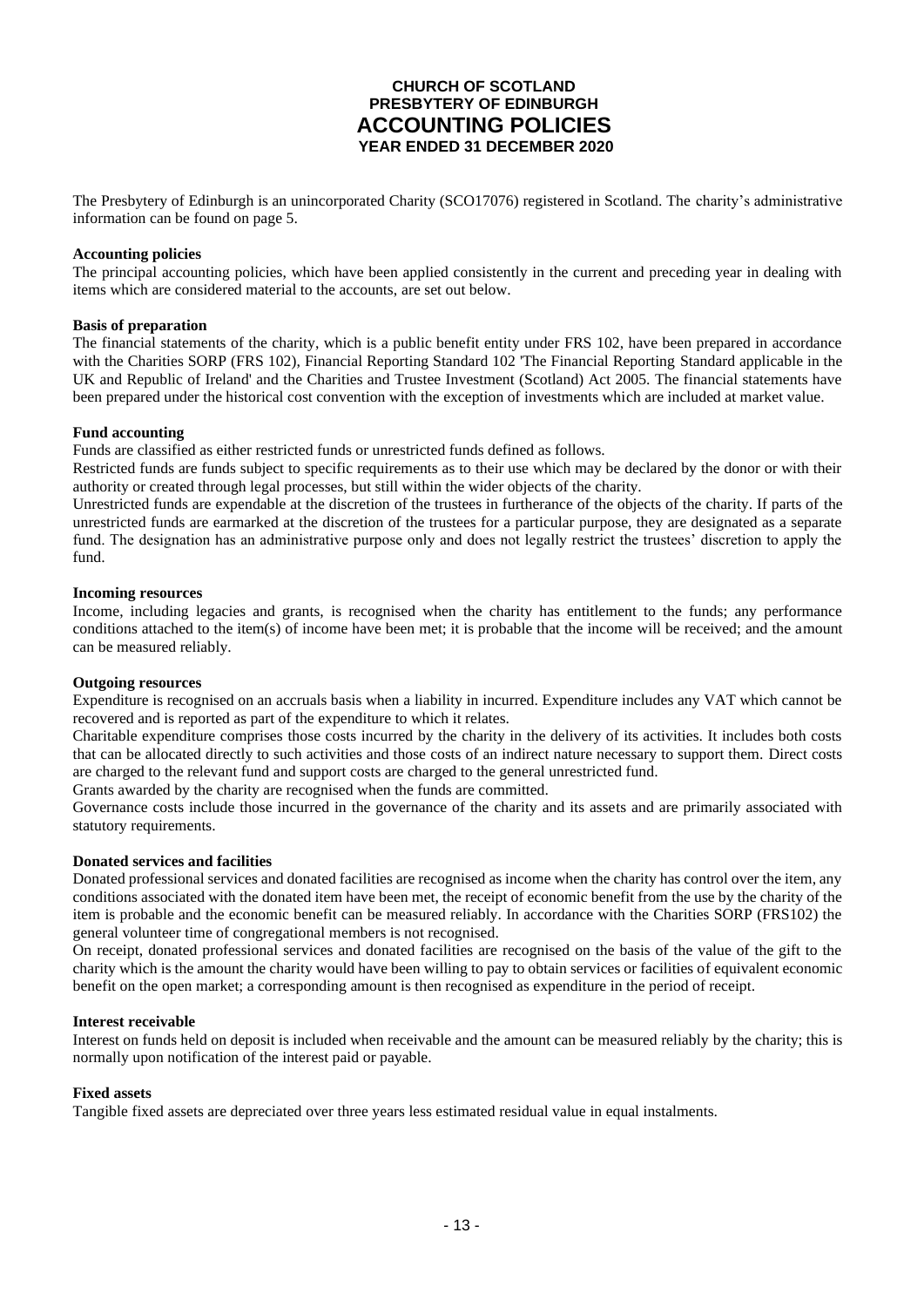## **CHURCH OF SCOTLAND PRESBYTERY OF EDINBURGH ACCOUNTING POLICIES YEAR ENDED 31 DECEMBER 2020**

### **Significant judgements and estimates**

The Trustees are of the view that no significant judgements or estimates were applied in the preparation of the financial statements.

#### **Investments**

Fixed asset investments are stated at market value at the balance sheet date. Unrealised gains and losses represent the difference between the market value at the beginning and end of the financial year or, if purchased in the year, the difference between cost and the market value at the end of the year. Realised gains and losses represent the difference between the proceeds on disposal and the market value at the start of the year or cost if purchased in the year. Mixed Motive Investments are stated at cost less impairment.

#### **Taxation**

Presbytery is recognised as a charity for the purpose of applicable taxation legislation and is therefore not subject to taxation on its charitable activities. Presbytery is not registered for VAT and resources expended therefore include irrecoverable input VAT.

#### **Financial instruments**

Financial assets measured at fair value are listed investments. Financial assets measured at amortised costs include cash at bank, trade and other debtors and accrued income. Financial liabilities measured at amortised cost are suppliers, provisions, accruals and accrued pension costs.

#### **Pension scheme**

The charity operates a defined contribution pension scheme for the Presbytery Clerk. The assets of the scheme are invested and managed independently of the finances of the charity. Contributions payable for the year are included in expenditure.

Presbytery makes contributions on behalf of other eligible employees under the pension auto-enrolment regulations. The employers contributions from 1st April 2017 being the start of the first year of operation were at varying percentage rates of relevant salary. The employees must also contribute at rates allowed within the regulations. The chosen pension provider is NEST. This is a direct contribution scheme with no further liability on the part of the employer.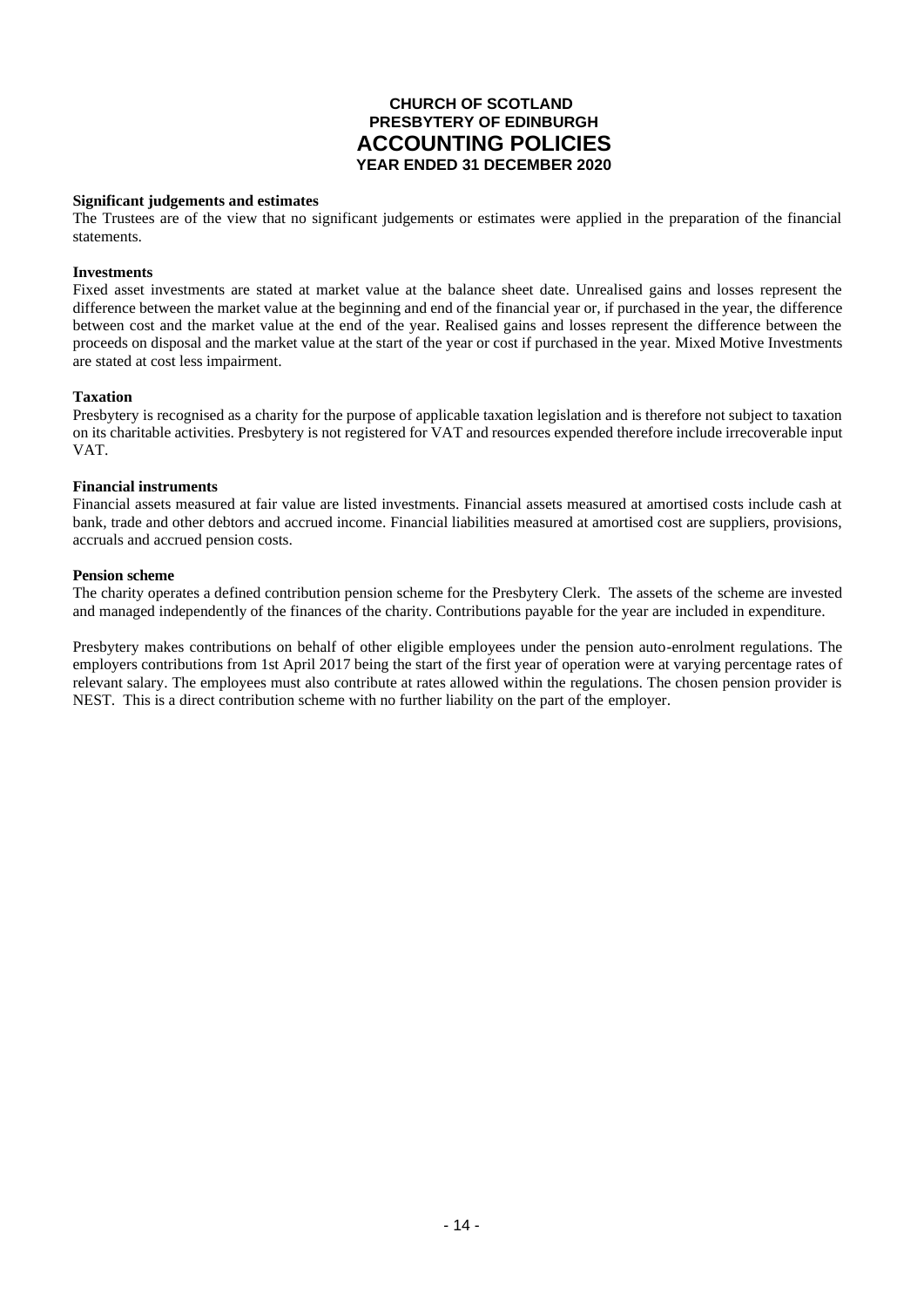### **1. Donations and Legacies**

|                            | <b>Unrestricted</b><br><b>Funds</b><br>æ | <b>Designated</b><br><b>Funds</b> | <b>Restricted</b><br><b>Funds</b> | 2020    | 2019    |
|----------------------------|------------------------------------------|-----------------------------------|-----------------------------------|---------|---------|
| Congregational Assessments | 150.878                                  |                                   |                                   | 150,878 | 150.675 |
| Legacies                   |                                          |                                   | 446,000                           | 446,000 |         |
|                            | 150.878                                  |                                   | 446,000                           | 596,878 | 150,675 |

**Income from donations and legacies was £596,878 (2019: £150,675) of which £150,878 (2019: £150,675) was unrestricted £Nil (2019: £Nil) designated and £446,000 (2019: £Nil) restricted.**

### **2. Income from Charitable Activities**

| Funds received from Church of Scotland for     |         |         |         |
|------------------------------------------------|---------|---------|---------|
| Development Fund                               | 233,500 | 233,500 | 227,758 |
| <b>Contributions to Presbytery Development</b> |         |         |         |
| Fund from Congregations:                       |         |         |         |
| For Employment Costs                           | 14.467  | 14.467  | 19.092  |
| For Project Costs                              | 5.679   | 5.679   |         |
|                                                | 253.646 | 253.646 | 246,850 |

**Income from charitable activities was £253,646 (2019: £246,850) of which £Nil (2019: £Nil) was unrestricted £253,646 (2019: £246,850) designated and £Nil (2019: £Nil) restricted.**

#### **3. Investment Income**

|                                          | 6.448 | 45.775 | 52,223 | 64.291 |
|------------------------------------------|-------|--------|--------|--------|
| Investors Trust Unit Trust distributions | 4.568 | 45.282 | 49.850 | 62.126 |
| <b>Investors Trust Deposit Interest</b>  | .880  | 493    | 2.373  | 2.165  |

**Investment Income was £52,223 (2019: £64,291) of which £6,448 (2019: £7,302) was unrestricted and £45,775 (2019: £56,989) was restricted.**

#### **4. Exceptional and Other Income**

| Job retention grants | $\Omega$<br>6/0 | 9.665 | 0.541          |       |
|----------------------|-----------------|-------|----------------|-------|
| <b>Other Income</b>  | $\sim$<br>Ιð    |       | $\circ$<br>10. | 6.915 |
|                      | 1.063           | 9.665 | 1 በ 7 ገ የ      | 6.915 |

**Other Income of £10,728 (2019: £6,915) of which £1,063 (2019 £Nil) was unrestricted £9,655 (2019 £6,915) designated and £Nil (2019 £Nil) was restricted.**

| Total<br>Income | 158.389 | .<br>---<br>263.311 | ワワミ<br>40 <sup>7</sup><br>∕ ⊥ ∍ ∶ | ATF<br>012<br>. | 468<br>$-2$ |
|-----------------|---------|---------------------|-----------------------------------|-----------------|-------------|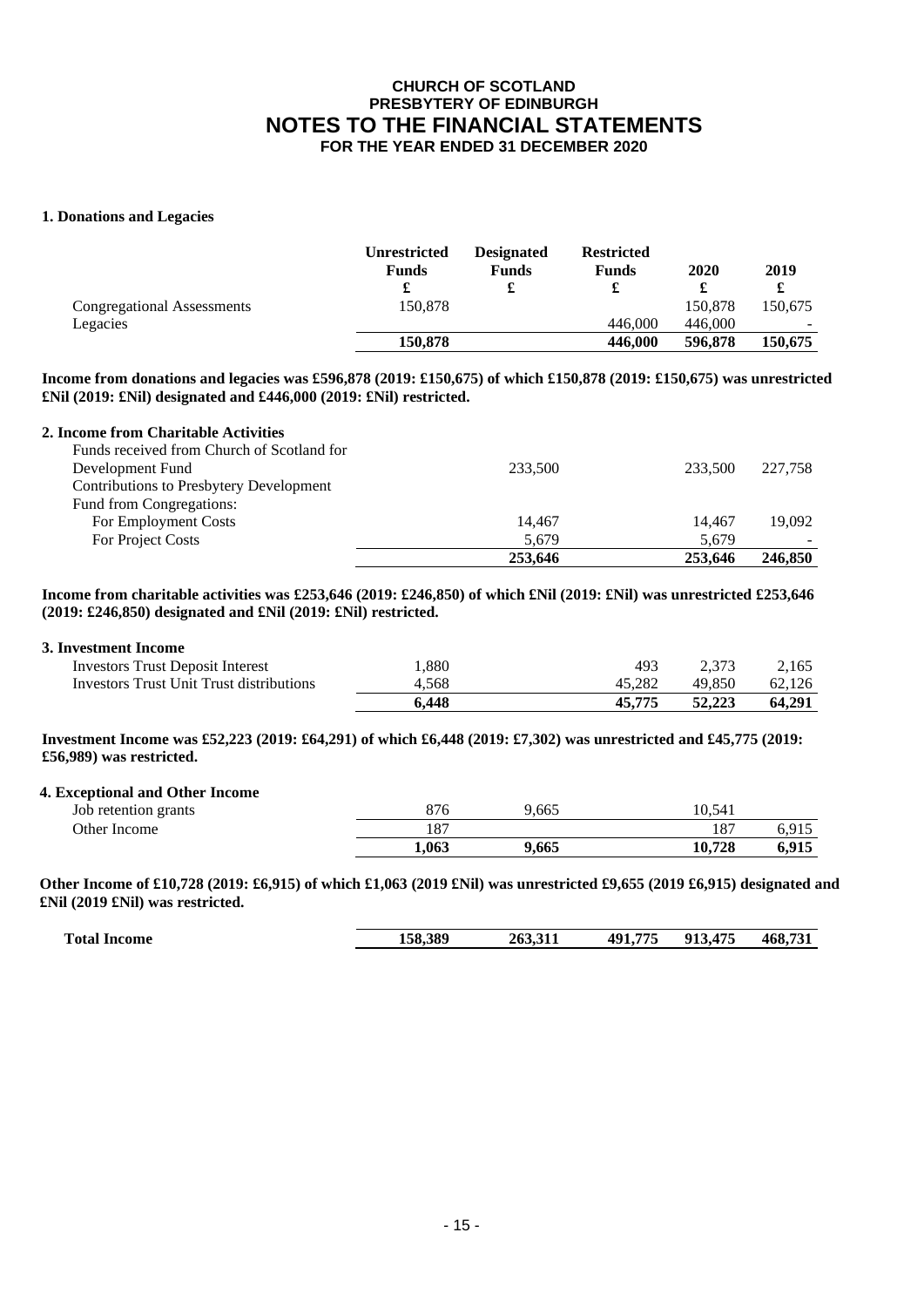### **5. Analysis of Expenditure**

|                                                           | <b>Unrestricted</b> | <b>Designated</b> | <b>Restricted</b> |         | 2019    |
|-----------------------------------------------------------|---------------------|-------------------|-------------------|---------|---------|
|                                                           | <b>Funds</b>        | <b>Funds</b>      | <b>Funds</b>      | 2020    |         |
|                                                           | £                   | £                 | £                 | £       | £       |
| <b>Charitable Activities:</b>                             |                     |                   |                   |         |         |
| <b>Staffing Costs</b>                                     |                     |                   |                   |         |         |
| Salaries - Presbytery Office                              | 68,786              | 20,424            |                   | 89,210  | 91,689  |
| Honoraria                                                 | 5,802               |                   |                   | 5,802   | 5,689   |
| Salaries - Development Projects                           |                     | 40,029            |                   | 40,029  | 73,720  |
| Employer's National Insurance - Less Employer's Allowance | 6,314               | 2,168             |                   | 8,482   | 11,089  |
| <b>Employer's Pension Contributions</b>                   | 8,201               | 3,183             |                   | 11,384  | 14,986  |
| Presbytery Clerk and Depute Clerk's expenses              | 232                 | 456               |                   | 688     | 2,972   |
|                                                           | 89,335              | 66,260            |                   | 155,595 | 200,145 |
| <b>Accommodation</b>                                      |                     |                   |                   |         |         |
| Presbytery Centre (2019 and Charteris Centre)             | 14,940              |                   |                   | 14,940  | 16,398  |
| <b>Presbytery Meetings</b>                                |                     |                   |                   |         | 880     |
| Insurance                                                 | 842                 |                   |                   | 842     | 815     |
|                                                           | 15,782              |                   |                   | 15,782  | 18,093  |
| <b>Other Costs</b>                                        |                     |                   |                   |         |         |
| <b>Professional Fees</b>                                  | 746                 |                   |                   | 746     | 626     |
| Stationery, Telephone and Postage                         | 2,663               |                   |                   | 2,663   | 2,569   |
| Internet and Website                                      | 280                 |                   |                   | 280     | 299     |
| <b>Other Expenses</b>                                     | 765                 |                   |                   | 765     | 1,633   |
| Communications Co-ordinator - Fees                        |                     | 6,315             |                   | 6,315   | 6,883   |
| Communications Co-ordinator - Costs of Zoom licences etc. |                     | 2,575             |                   | 2,575   |         |
| Presbytery Teas & Organists                               | 33                  |                   |                   | 33      | 1,166   |
| Depreciation                                              |                     |                   |                   |         | 1,054   |
|                                                           | 4,487               | 8,890             | $\blacksquare$    | 13,377  | 14,230  |
| <b>Pastoral Care</b>                                      |                     |                   |                   |         |         |
| Chaplains' Fees, Nat Ins & Travel Expenses                | 2,585               |                   |                   | 2,585   | 2,764   |
| Consultants' fees                                         | 3,729               |                   |                   | 3,729   | 3,547   |
|                                                           | 6,314               |                   |                   | 6,314   | 6,311   |
|                                                           |                     |                   |                   |         |         |
| <b>Grants to Congregations and Others</b>                 |                     |                   |                   |         |         |
| <b>Parish Mission Grants</b>                              | 400                 |                   | 18,265            | 18,665  | 15,800  |
| Parish Mission Grants - Provision carried forward         | 8,600               |                   |                   | 8,600   |         |
| <b>Fabric Grants</b>                                      |                     |                   | 16,000            | 16,000  | 21,700  |
| Edinburgh Churches Together                               | 2,250               |                   |                   | 2,250   | 2,250   |
| <b>Campus Ministry Costs</b>                              |                     |                   |                   |         | 1,176   |
| Property Inspections                                      |                     |                   |                   |         | 23,610  |
| Property Inspections - Provision carried forward          | 23,000              |                   |                   | 23,000  |         |
| Covid19 - Grants                                          |                     | 35,723            |                   | 35,723  |         |
| Defibrillator Project                                     |                     | 57,364            |                   | 57,364  |         |
| <b>Bursaries to Students</b>                              |                     | 2,500             | 5,355             | 7,855   | 7,597   |
| Dean Fund Grants                                          |                     |                   | 39,000            | 39,000  | 52,700  |
| Development Staff- Grants                                 |                     | 39,087            |                   | 39,087  | 32,064  |
|                                                           | 34,250              | 134,674           | 78,620            | 247,544 | 156,897 |
| <b>Support Costs - Governance</b>                         |                     |                   |                   |         |         |
| <b>Audit Fee</b>                                          | 4,200               |                   |                   | 4,200   | 3,500   |
| Audit Fee - Prior Year                                    | 1,240               |                   |                   | 1,240   | 1,220   |
|                                                           | 5,440               |                   |                   | 5,440   | 4,720   |
|                                                           |                     |                   |                   |         |         |
| <b>Total Expenditure on Charitable Activities</b>         | 155,608             | 209,824           | 78,620            | 444,052 | 400,396 |

**Expenditure on charitable activities and support costs was £444,052 (2019: £400,396) of which £155,608 (2019: £154,561) was unrestricted, £209,824 (2019 - £153,938) was designated and £78,620 (2019: £91,897) was restricted.**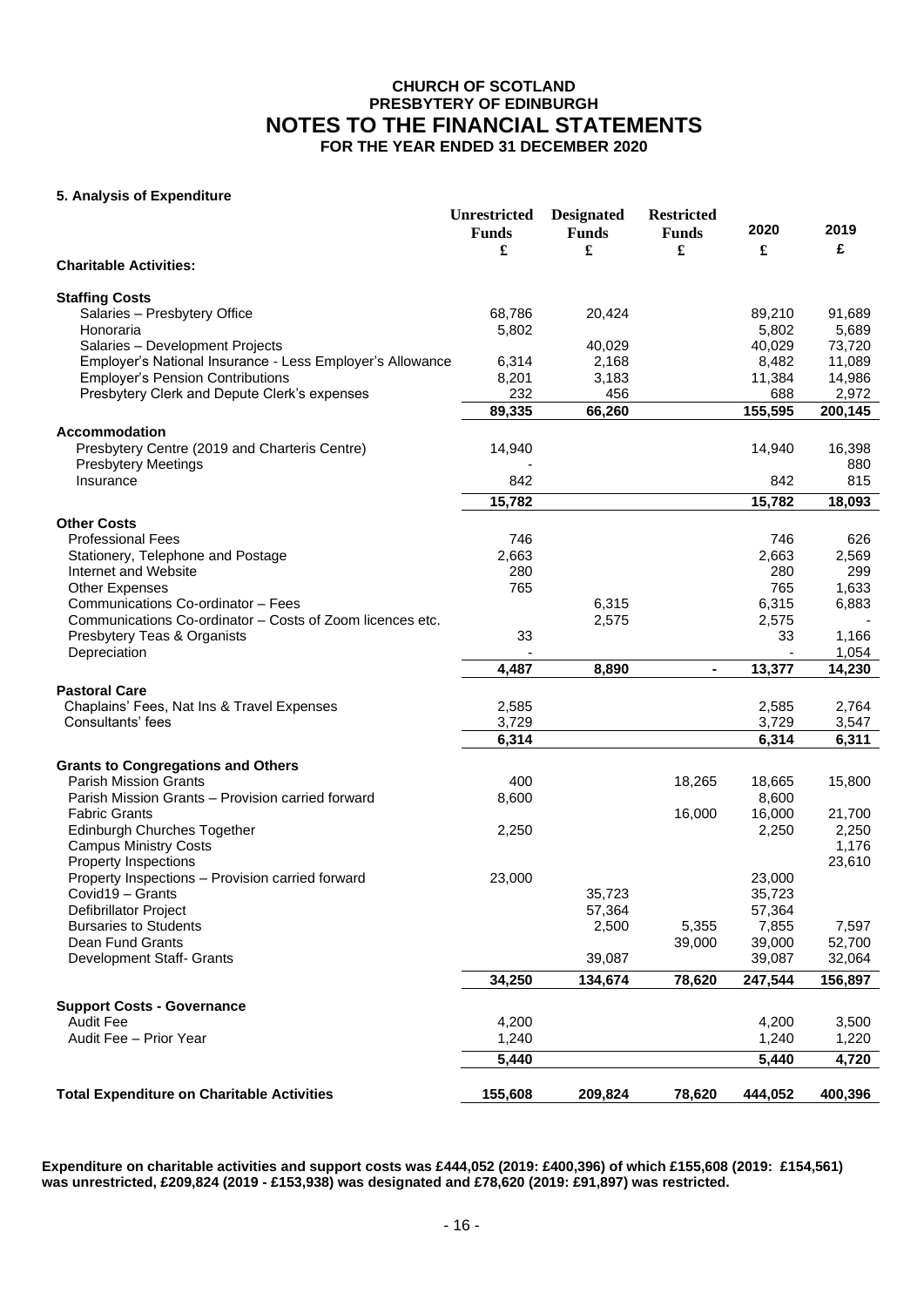## **6. Staff Costs and Numbers**

|                                                                                   | 2020<br>£        | 2019<br>£         |
|-----------------------------------------------------------------------------------|------------------|-------------------|
| Salaries, honoraria and wages<br>National Insurance (Net of Employer's Allowance) | 135.041<br>8,482 | 171,098<br>11,089 |
| <b>Pension Contributions</b>                                                      | 11,384           | 14,986            |
|                                                                                   | 154.907          | 197,173           |
| Expenses                                                                          | 688              | 2,972             |
| Total                                                                             | 155,595          | 200,145           |
| <b>Funded by:</b>                                                                 |                  |                   |
| Job retention grants                                                              | 10,541           |                   |
| Contributions to Presbytery Development Fund from Congregations                   | 14,467           | 19,902            |
| Presbytery                                                                        | 130,587          | 180,243           |

The average number of employees during the year, calculated on the basis of a Headcount was 9 (2019 - 10).

### **7. Trustee Remuneration and Related Party Transactions**

Trustees who received remuneration for their work during the year, together with reimbursement of expenses in compliance with the General Assembly Regulations, are as follows:

|                                                                | 2020   | 2019   |
|----------------------------------------------------------------|--------|--------|
|                                                                | £      | £      |
| Presbytery Clerk - Salary, Nat.Ins. and Pension Contributions. | 60.706 | 58.636 |
| Presbytery Clerk - Expenses                                    | 232    | 2.216  |
| Treasurer's Honorarium                                         | 4.080  | 4.000  |
| Depute Clerk - Salary, Nat. Ins. and Pension Contributions     | 23.373 | 29.892 |
| Depute Clerk - Expenses                                        | 456    | 756    |
| Campus Minister - Salary, Nat.Ins. and Pension Contributions   |        | 34.516 |
| Campus Minister - Expenses of Campus Ministry                  |        | 1.176  |

Three (2019 – Three) Presbyters are Chaplains to Ministers. They received honoraria and reimbursement of expenses during the period totalling £2,585 (2019 - £2,764). No other Presbyters received any remuneration or expenses.

| 8. Investments |  |
|----------------|--|

|                                                                 | 2020<br>£ | 2019<br>£ |
|-----------------------------------------------------------------|-----------|-----------|
| Market value at beginning of year                               | 1,941,730 | 1,739,080 |
| Additions at cost                                               |           |           |
| Gain (Loss) on revaluations                                     | (54, 932) | 202,650   |
| Market value at end of year                                     | 1,886,798 | 1,941,730 |
|                                                                 |           |           |
| <b>Investments at Cost</b>                                      | 1,229,187 | 1,229,187 |
|                                                                 |           |           |
| <b>Unlisted Investments</b>                                     |           |           |
| Investments in units of the Church of Scotland Investors Trust. |           |           |
| Capital held by Presbytery:                                     |           |           |
| Church of Scotland Investors Trust-Growth Fund                  | 1,538,972 | 1,599,155 |
| Church of Scotland Investors Trust-Income Fund                  | 317,826   | 312,575   |
|                                                                 | 1,856,798 | 1,911,730 |
| <b>Mixed Motive Investment</b>                                  |           |           |
| 31,675 £1 Deferred Shares - Capital Community Bank - at cost    | 30,000    | 30,000    |
|                                                                 | 1,886,798 | 1.941.730 |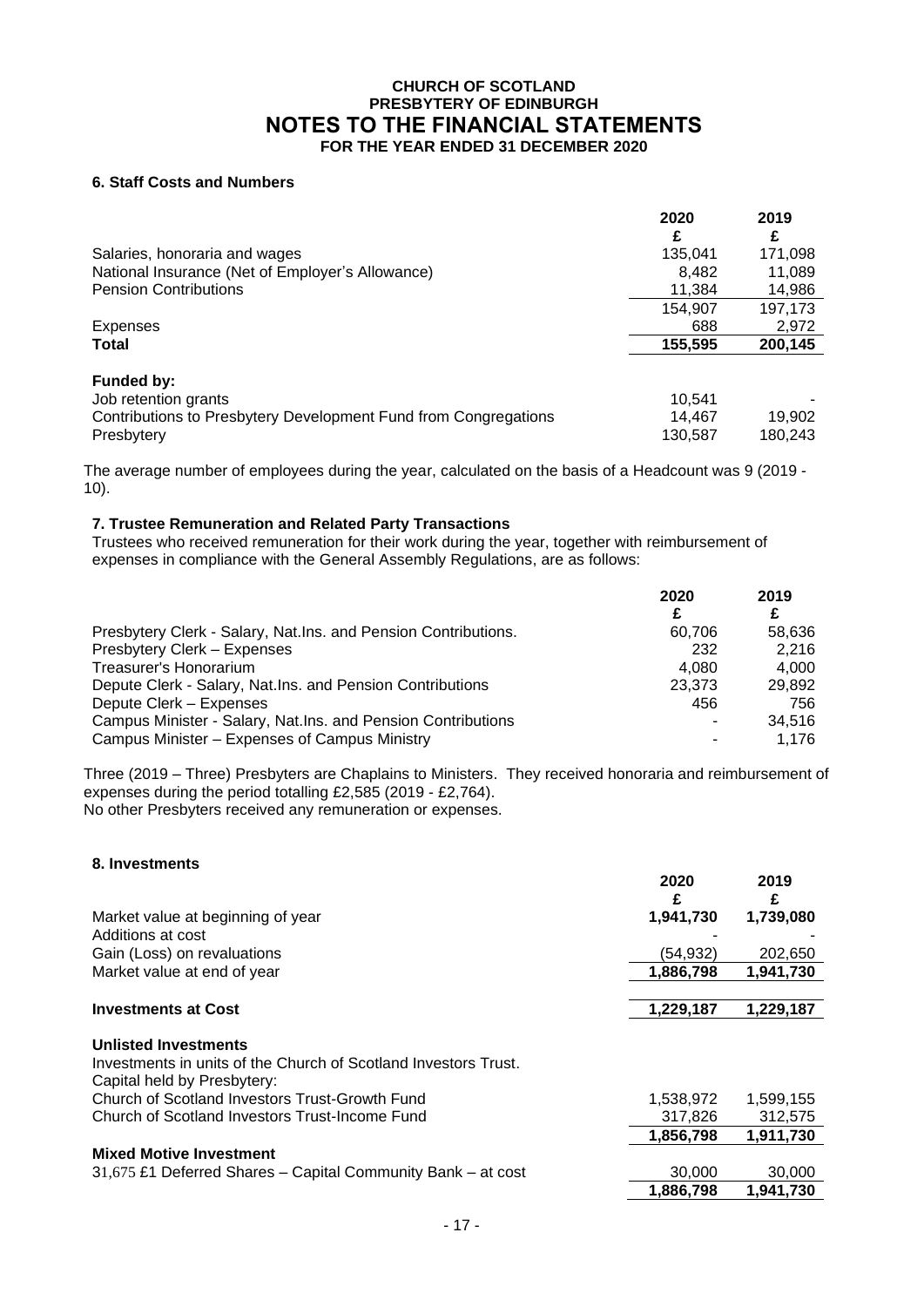## **8. Investments (continued)**

This asset is classed as a "Mixed Motive Investment" being a Social Investment made in part to further the charitable purpose of Presbytery and in part to generate a financial return of 3% p. a. The interest is capitalised. No market value is available therefore the asset is carried forward at original cost.

## **9. Fixed Assets**

|                                                                             | Computer<br>equipment | <b>Furniture</b> | Total |
|-----------------------------------------------------------------------------|-----------------------|------------------|-------|
|                                                                             | £                     | £                | £     |
| Cost at 1 January 2020<br>Additions at cost                                 | 4,281                 | 4.021            | 8,302 |
| Cost of deletions                                                           |                       |                  |       |
|                                                                             | 4,281                 | 4,021            | 8,302 |
| Depreciation at 1 January 2020<br>Charge for the period<br><b>Deletions</b> | 4,281                 | 4,021            | 8,302 |
| Depreciation at 31 December 2020                                            | 4,281                 | 4,021            | 8,302 |
| Net Book Value at 31 December 2020                                          |                       |                  |       |
| Net Book Value at 31 December 2019                                          |                       |                  |       |

## **10. Debtors**

|                             | 2020    | 2019   |
|-----------------------------|---------|--------|
|                             |         |        |
| Legacies due to be received | 446.000 | $\sim$ |

## **11.Creditors**

|                                                 | 2020   | 2019   |
|-------------------------------------------------|--------|--------|
|                                                 | £      |        |
| Accruals                                        | 4,200  | 9,513  |
| <b>Creditors</b>                                | 3,370  | 4,388  |
| Defibrillator Project - 3 <sup>rd</sup> Tranche | 16,731 |        |
|                                                 | 24.301 | 13,901 |
| 12. Provision for Future Costs                  | 2020   | 2019   |
|                                                 | £      | £      |
| Provision for scheduled property inspections    | 23,000 |        |
| <b>Provision for Mission Grants</b>             | 8,600  |        |
|                                                 | 31,600 |        |

### **13. Analysis of net assets between funds**

|                             | <b>Unrestricted</b><br><b>Funds</b> | <b>Designated</b><br><b>Funds</b> | <b>Restricted</b><br><b>Funds</b> | <b>Total</b> |
|-----------------------------|-------------------------------------|-----------------------------------|-----------------------------------|--------------|
|                             | £                                   |                                   |                                   | £            |
| Fixed assets                |                                     |                                   |                                   |              |
| Investments at market value | 185,195                             | $\sim$                            | 1.701.603                         | 1.886.798    |
| Current assets              | 82.087                              | 320.931                           | 487.409                           | 890.427      |
| <b>Current liabilities</b>  | (38,168)                            | (17.733)                          |                                   | (55,901)     |
|                             | 229.114                             | 303.198                           | 2,189,012                         | 2.721.324    |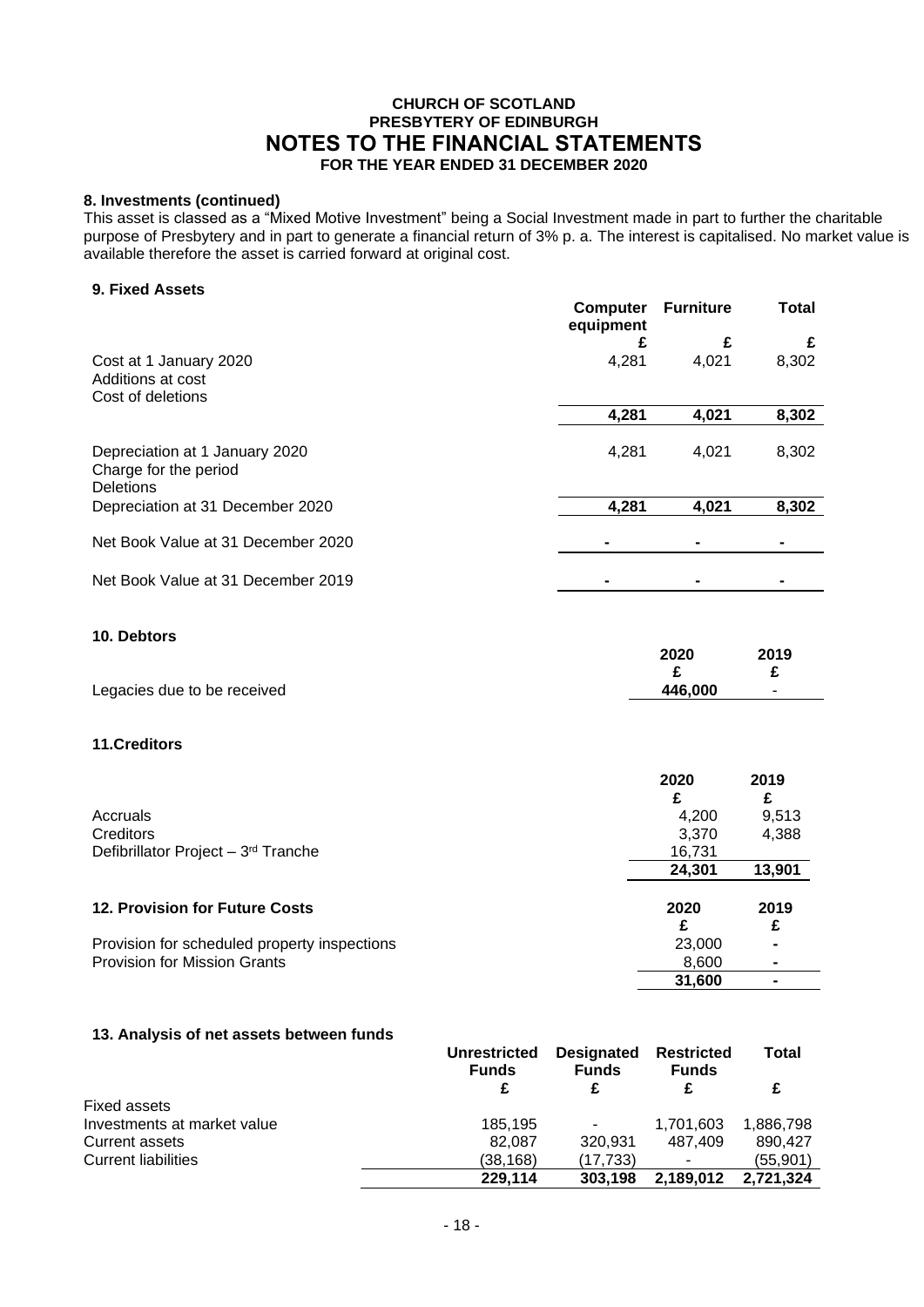## **14 Movement in Funds**

| 2020                           | Opening<br><b>Balance</b> | <b>Income</b> | Inv. Gain<br>(Loss) | <b>Expense</b> | Transfer          | Total     |
|--------------------------------|---------------------------|---------------|---------------------|----------------|-------------------|-----------|
|                                | £                         | £             | £                   | £              | £                 | £         |
| <b>Restricted Funds</b>        |                           |               |                     |                |                   |           |
| <b>Student Bursary Fund</b>    | 77,987                    | 1,838         | (2,893)             | (2, 393)       |                   | 74,539    |
| Martin Harcus Bursary Fund     | 169,114                   | 4,022         | (6, 359)            | (2,962)        |                   | 163,815   |
| Fund for Churches' Fabric      | 41,686                    | 919           | (1, 424)            | (4,000)        |                   | 37,181    |
| <b>Mission Resourcing Fund</b> | 91,657                    | 2,095         | (1,723)             | (3,265)        |                   | 88,764    |
| <b>Fabric Loan Trust</b>       | 415,809                   | 9,734         | (15, 331)           | (12,000)       |                   | 398,212   |
| Dean Mission Fund              | 684,282                   | 465,188       | (7, 433)            | (39,000)       |                   | 1,103,037 |
| <b>Wester Coates Fund</b>      | 343,012                   | 7,979         | (12,527)            | (15,000)       |                   | 323,464   |
| <b>Total Restricted Funds</b>  | 1,823,547                 | 491,775       | (47,690)            | (78, 620)      |                   | 2,189,012 |
| <b>Designated Fund</b>         |                           |               |                     |                |                   |           |
| <b>Presbytery Development</b>  |                           |               |                     |                |                   |           |
| Fund<br><b>Campus Ministry</b> | 250,121                   | 263,311       |                     | (209, 824)     | (410)<br>(6, 448) | 303,198   |
|                                | 6,448<br>256,569          | 263,311       |                     | (209,824)      | (6, 858)          | 303,198   |
|                                |                           |               |                     |                |                   |           |
| <b>Unrestricted Funds</b>      |                           |               |                     |                |                   |           |
| <b>General Fund</b>            | 226,717                   | 158,389       | (7,242)             | (155, 608)     | 6,858             | 229,114   |
|                                |                           |               |                     |                |                   |           |
| <b>Total Funds</b>             | 2,306,833                 | 913,475       | (54,932)            | (444,052)      |                   | 2,721,324 |
|                                |                           |               |                     |                |                   |           |

| <b>Movement in Funds</b>       |                           |               |                     |                |                   |                  |
|--------------------------------|---------------------------|---------------|---------------------|----------------|-------------------|------------------|
| 2019                           | Opening<br><b>Balance</b> | <b>Income</b> | Inv. Gain<br>(Loss) | <b>Expense</b> | <b>Transfer</b>   | <b>Total</b>     |
|                                | £                         | £             | £                   | £              | £                 | £                |
| <b>Restricted Funds</b>        |                           |               |                     |                |                   |                  |
| <b>Student Bursary Fund</b>    | 69,131                    | 2,360         | 9,093               | (2,597)        |                   | 77,987           |
| Martin Harcus Bursary Fund     | 148,973                   | 5,157         | 19,984              | (5,000)        |                   | 169,114          |
| Fund for Churches' Fabric      | 44,708                    | 1,203         | 4,475               | (8,700)        |                   | 41,686           |
| <b>Mission Resourcing Fund</b> | 82,478                    | 2,515         | 7,164               | (500)          |                   | 91,657           |
| <b>Fabric Loan Trust</b>       | 368,154                   | 12,472        | 48,183              | (13,000)       |                   | 415,809          |
| Dean Mission Fund              | 662,299                   | 23,062        | 51,621              | (52, 700)      |                   | 684,282          |
| Wester Coates Fund             | 302,823                   | 10,220        | 39,369              | (9,400)        |                   | 343,012          |
| <b>Total Restricted Funds</b>  | 1,678,566                 | 56,989        | 179,889             | (91, 897)      |                   | 1,823,547        |
|                                |                           |               |                     |                |                   |                  |
|                                |                           |               |                     |                |                   |                  |
| <b>Designated Fund</b>         |                           |               |                     |                |                   |                  |
| <b>Presbytery Development</b>  |                           |               |                     |                |                   |                  |
| Fund<br><b>Campus Ministry</b> | 156,742                   | 253,765       |                     | (153, 938)     | (6, 448)<br>6,448 | 250,121<br>6,448 |
|                                | 156,742                   | 253,765       |                     | (153, 938)     |                   | 256,569          |
|                                |                           |               |                     |                |                   |                  |
| <b>Unrestricted Funds</b>      |                           |               |                     |                |                   |                  |
| <b>General Fund</b>            | 200,541                   | 157,977       | 22,761              | (154,562)      |                   | 226,717          |
|                                |                           |               |                     |                |                   |                  |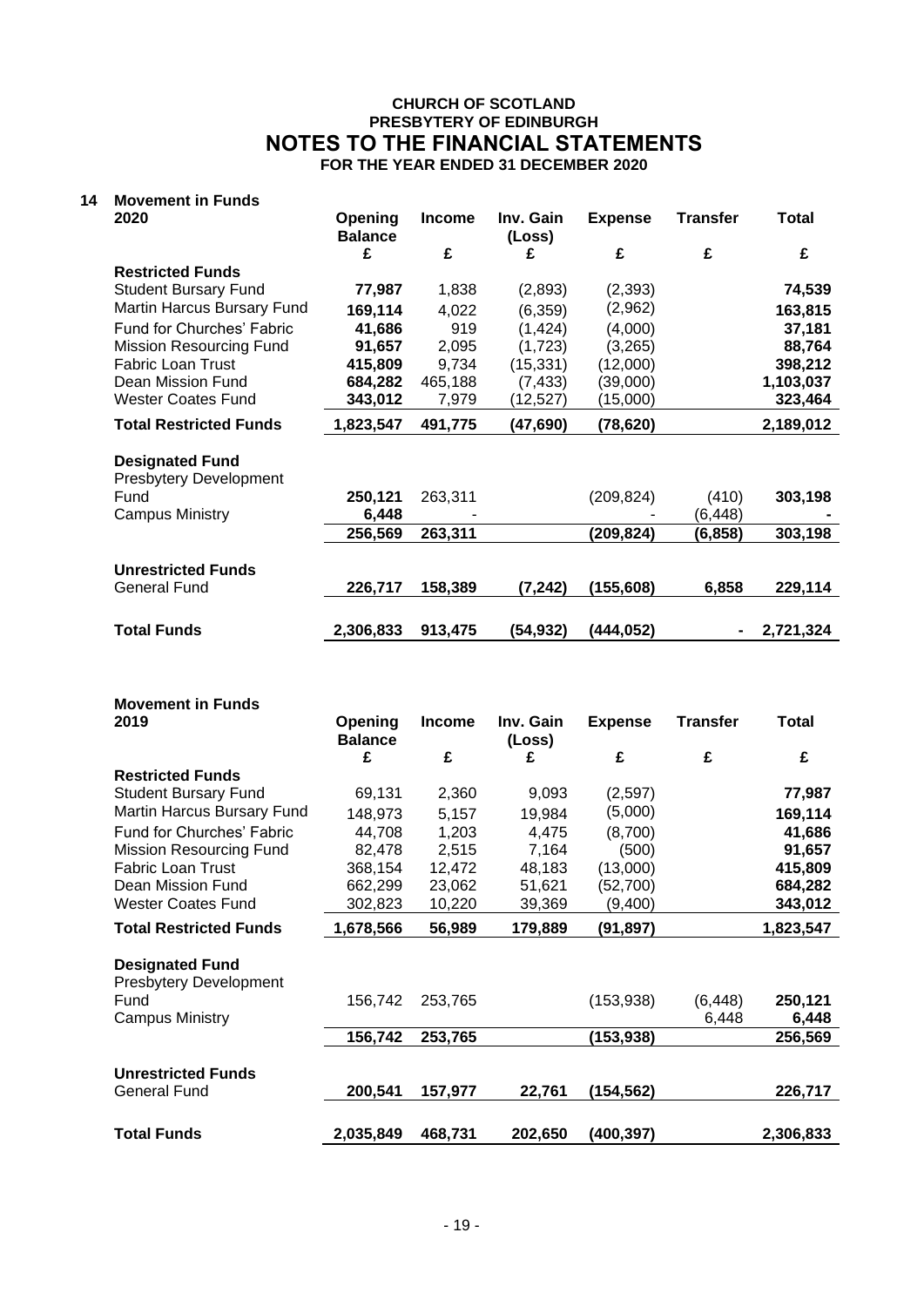| <b>Restricted Funds</b>                                              | <b>Purpose</b>                                                                                                                                                                                         |
|----------------------------------------------------------------------|--------------------------------------------------------------------------------------------------------------------------------------------------------------------------------------------------------|
| <b>Student Bursary Fund and Martin Harcus</b><br><b>Bursary Fund</b> | The support of persons studying for entry into the Ministry<br>of the Church of Scotland                                                                                                               |
| Fund for Churches' Fabric and The<br><b>Fabric Loan Trust</b>        | Assistance with fabric costs to congregations                                                                                                                                                          |
| <b>Mission Resourcing Fund</b>                                       | To propagate the Christian faith within the bounds of the<br>Presbytery.                                                                                                                               |
| Dean Mission Fund                                                    | To make grants for mission purposes, including but not<br>restricted to work in the former Dean parish, work among<br>the homeless and the support of theological education in<br>India and Bangladesh |
| <b>Wester Coates Fund</b>                                            | The revenue of the fund is applied for financial support of<br>ministerial assistance.                                                                                                                 |
| <b>Designated Funds</b><br>Presbytery Development Fund               | The fund offers opportunities for mission-focused staffing<br>within congregations and Presbytery together with<br>development projects within the Presbytery Plan.                                    |
| <b>Campus Ministry</b>                                               | To meet expenses of Campus Minister (Now closed)                                                                                                                                                       |

## **15 Volunteers**

In common with all presbyteries of the Church of Scotland, Presbytery benefits from the contributions made by volunteers who give of their time and talents willingly for the benefit of Presbytery. The areas of the life of Presbytery which rely on the contribution of members are varied and much activity would be unable to continue were it not for the commitment shown.

## **16 Reconciliation of net movement in funds to net cash flow from operating activities**

|                                                  | 2020      | 2019       |
|--------------------------------------------------|-----------|------------|
| Net movement in funds                            | 414.491   | 270,985    |
| Add back depreciation charge                     |           | 1,054      |
| Deduct investment income                         | (52, 223) | (64, 291)  |
| Deduct gains/Add back losses on investments      | 54.932    | (202, 650) |
| Decrease (Increase) in debtors                   | (446,000) |            |
| Increase (Decrease) in creditors                 | 42,000    | 4,793      |
| Net cash provided (used) in operating activities | 13,200    | 9,891      |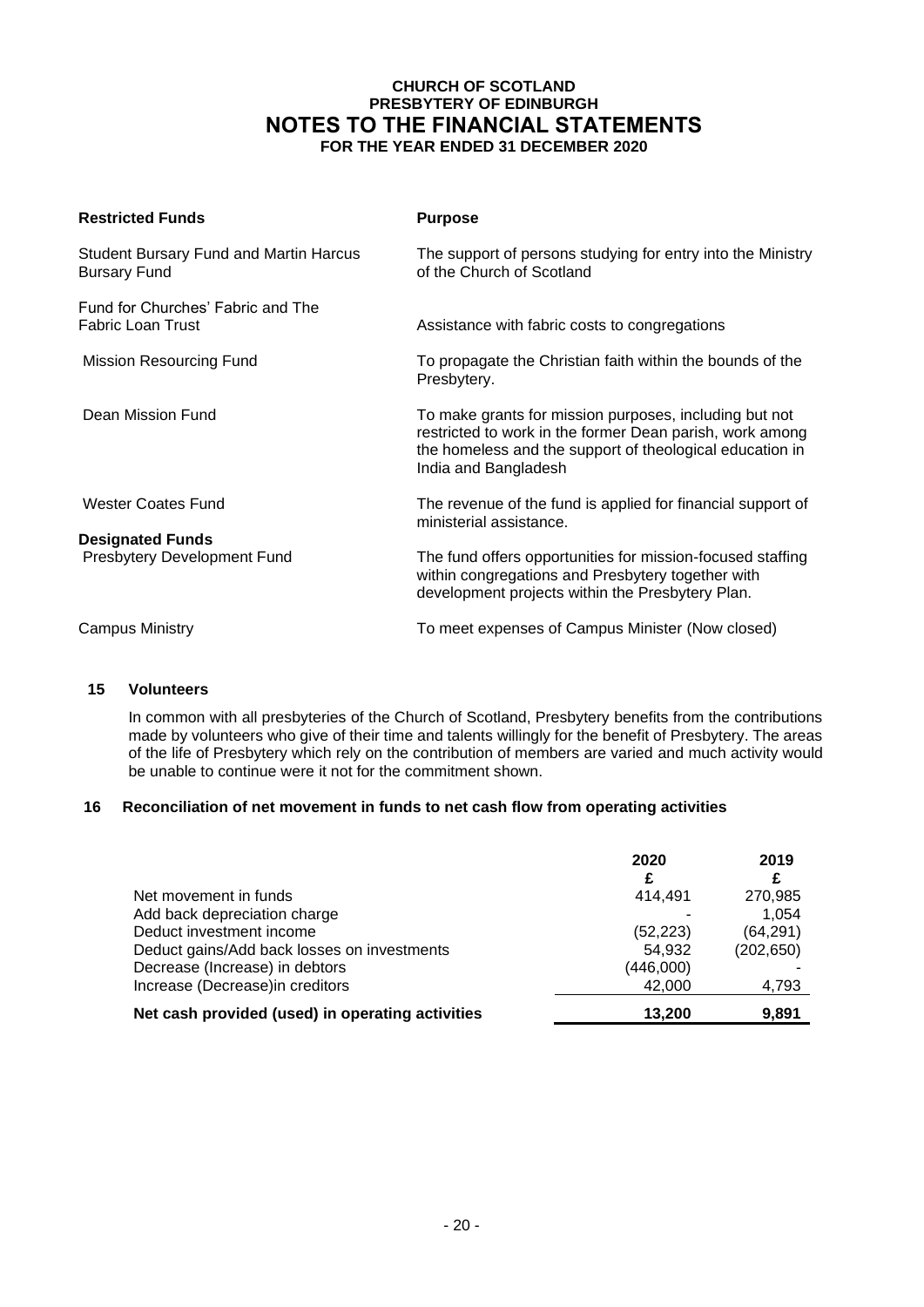| <b>Chaplains</b> |                            |                  |       |       |      |             |                |       |      |
|------------------|----------------------------|------------------|-------|-------|------|-------------|----------------|-------|------|
| Rev              | Ailsa                      | Maclean          |       |       |      |             |                |       |      |
| Rev              | Erica                      | Wishart          | From  | 11/20 |      |             |                |       |      |
|                  | <b>Commissioned Elders</b> |                  |       |       |      |             |                |       |      |
| Mr               | Reuben                     | Addis            |       |       | Mr   | Robert      | Lowey          | until | 6/20 |
| Mrs              | Jean                       | Aldred           |       |       | Miss | Lizabeth    | Mackie         |       |      |
| Mr               | lan                        | Alexander        |       |       | Mrs  | Mary        | Macpherson     |       |      |
| Ms               | Katherine                  | Anderson         |       |       | Mr   | Calum       | Martin         |       |      |
| Mr               | Douglas                    | Bannatyne        |       |       | Mr   | Gordon      | McInally       | until | 6/20 |
| Mr               | Tim                        | Bell             |       |       | Mrs  | Jill        | McIntosh       |       |      |
| Miss             | Alice                      | Bertram          |       |       | Mr   | William     | McKay          |       |      |
| Mrs              | Fiona                      | <b>Beveridge</b> |       |       | Mrs  | Jeanette    | McIvor         | from  | 7/20 |
| Mr               | Eric                       | Brown            |       |       | Mr   | Christopher | McLeod         |       |      |
| Mr               | Philip                     | <b>Brown</b>     | from  | 7/20  | Mr   | Jim         | McLean         |       |      |
| Mr               | Donald                     | <b>Bruce</b>     | until | 6/20  | Ms   | Sheila      | Minty          |       |      |
| Mr               | William                    | <b>Burgess</b>   |       |       | Mr   | John        | Murchison      |       |      |
| Dr               | Mairianna                  | Clyde            | until | 6/20  | Mrs  | Margaret    | Nimmo          | From  | 7/20 |
| Mr               | Robert                     | Clyde            | From  | 7/20  | Mr   | John        | Philp          |       |      |
| Mr               | David                      | Connell          |       |       | Mr   | Timothy     | Pitt           |       |      |
| Mr               | <b>Brian</b>               | Cooper           |       |       | Mr   | Sandy       | Pratt          |       |      |
| Dr               | John                       | Crispin          |       |       | Mrs  | Hazel       | Reid           | From  | 7/20 |
| Mrs              | Margaret                   | Croall           |       |       | Mr   | Douglas     | Robertson      |       |      |
| Ms               | Maria                      | Croall           | From  | 7/20  | Mrs  | Heather     | Robertson      |       |      |
| Mr               | Andrew                     | Davidson         |       |       | Miss | Maureen     | Samuel         |       |      |
| Ms               | Nicola                     | Donald           | From  | 7/20  | Mr   | John        | Sharp          |       |      |
| Mr               | Duncan                     | Douglas          |       |       | Mrs  | Deirdre     | Shishodia      |       |      |
| Mrs              | Audrey                     | Downie           |       |       | Mrs  | Marie       | Sneddon        |       |      |
| Mr               | John                       | Duncan           |       |       | Mrs  | Anne        | Steele         |       |      |
| Mr               | Richard                    | Evans            |       |       | Dr   | Andrew      | Steven         |       |      |
| Mr               | John                       | Endicott         |       |       | Mrs  | Jane        | Stewart        |       |      |
| Mr               | <b>Brian</b>               | Falla            |       |       | Ms   | Judith      | Stewart        | until | 6/20 |
| Mrs              | Linda                      | Farrer           |       |       | Mr   | Robin       | Stimpson       |       |      |
| Mrs              | Aileen                     | Fraser           | until | 6/20  | Mrs  | Sandra      | <b>Summers</b> | until | 6/20 |
| Mrs              | Patricia                   | Fraser           |       |       | Mr   | lan         | Thom           |       |      |
| Mr               | Alexander                  | Gemmill          |       |       | Mr   | Eddie       | Thorn          |       |      |
| Mr               | George                     | Goodall          |       |       | Mrs  | Carol       | Turnbull       |       |      |
| Mr               | Alan                       | Graham           | until | 6/20  | Mrs  | Anne        | Wallace        |       |      |
| Mr               | John                       | Hartil           |       |       | Mr   | Sandy       | Wake           |       |      |
| Mr               | Nigel                      | Hicks            |       |       | Miss | Ann         | Wanless        | until | 6/20 |
| Mr               | David                      | Howie            | until | 6/20  | Mrs  | Sheila      | Ward           |       |      |
| Mr               | Norman                     | Jamieson         |       |       | Mr   | Duncan      | Wilson         |       |      |
| Mr               | Bill                       | Johnston         |       |       | Mr   | Gary        | Winney         |       |      |
| Mrs              | Doreen                     | Jones            |       |       | Miss | Karen       | Woodcock       |       |      |
| Ms               | Carol                      | Kelly            | until | 6/20  |      |             |                |       |      |
| Mrs              | June                       | Kemp             | until | 6/20  |      |             |                |       |      |
|                  |                            |                  |       |       |      |             |                |       |      |

| <b>Deacons</b> |           |         |            |            |         |           |     |             |  |
|----------------|-----------|---------|------------|------------|---------|-----------|-----|-------------|--|
| Mrs            | Elizabeth | Crocker | <b>DCS</b> | Mr         | Gordon  | Pennykid  | DCS | From 8/9/20 |  |
| Mr             | Mark      | Evans   | <b>DCS</b> | <b>Mrs</b> | Pauline | Robertson | DCS |             |  |
| Miss           | Elspeth   | McPheat | <b>DCS</b> |            |         |           |     |             |  |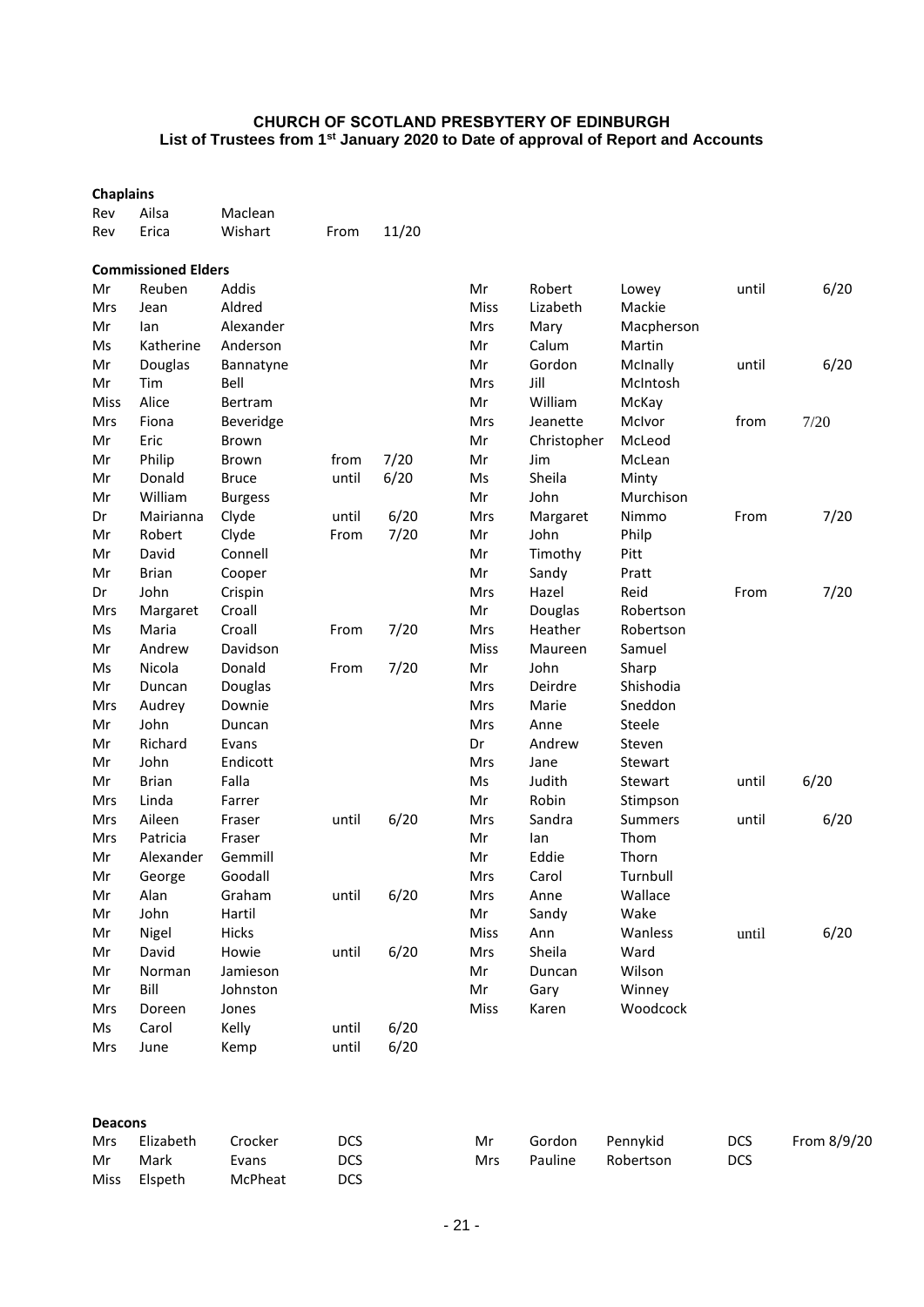| <b>Equalising Elders</b> |                                |                   |      |       |        |              |                |       |      |
|--------------------------|--------------------------------|-------------------|------|-------|--------|--------------|----------------|-------|------|
| Mr                       | John                           | <b>Ballantine</b> |      |       | Mrs    | Helen        | Kneale         |       |      |
| Mr                       | Ken                            | <b>Bisset</b>     |      |       | Mrs    | Patricia     | Kingston       |       |      |
| Mrs                      | Margaret                       | <b>Bisset</b>     |      |       | Mr     | David        | MacLennan      |       |      |
| Mr                       | James                          | <b>Byers</b>      |      |       | Mr     | Hugh         | McDiarmid      |       |      |
| Mrs                      | Rachel                         | Cadell            |      |       | Mrs    | Karen        | McKay          |       |      |
| Mrs                      | Andrena                        | Crawford          |      |       | Mrs    | <b>Betty</b> | McLean         |       |      |
| Mr                       | Michael                        | Cunliffe          |      |       | Miss   | Morag        | Mason          |       |      |
| Mr                       | Allan                          | Gordon            |      |       | Mr     | Chris        | McNeill        |       |      |
| Mr                       | Grant                          | Gordon            |      |       | Prof   | Lindsay      | Sawyer         | Until | 6/20 |
| Mr                       | lan                            | Graham            |      |       | Cpt    | Richard      | Smith          |       |      |
| Mrs                      | Helen                          | Hannan            |      |       | Mr     | Rodger       | Thom           |       |      |
| Dr                       | Hazel                          | Hastie            |      |       | Mrs    | Pauline      | Weibye         |       |      |
| Ms                       | Dee                            | Hunter            |      |       | Mr     | Ross         | Wilkinson      |       |      |
| Mrs                      | Caroline                       | Kehoe             |      |       | Miss   | Rachel       | Wright         |       |      |
| Mr                       | Herbert                        | Kerrigan          |      |       |        |              |                |       |      |
|                          | <b>Health Care Chaplains</b>   |                   |      |       |        |              |                |       |      |
| Rev                      | Lynne                          | MacMurchie        |      |       | Rev    | Suzi         | <b>Stark</b>   |       |      |
| Rev                      | Alistair                       | Ridland           |      |       |        |              |                |       |      |
|                          | <b>Minister Church Offices</b> |                   |      |       |        |              |                |       |      |
| Rev                      | lan                            | Alexander         |      |       | Rev    | Lezley       | Stewart        |       |      |
| Rev                      | Angus                          | Mathieson         |      |       | Rev Dr | George       | Whyte          |       |      |
| Rev                      | Marjory                        | McPherson         |      |       |        |              |                |       |      |
|                          | <b>Ministers in a Charge</b>   |                   |      |       |        |              |                |       |      |
| Rev                      | James                          | Aitken            |      |       | Rev    | Robert       | Mackenzie      |       |      |
| Rev                      | Peter                          | Barber            |      |       | Rev    | Calum        | Macleod        |       |      |
| Rev                      | Rolf                           | <b>Billes</b>     |      |       | Rev Dr | Rosie        | Magee          |       |      |
| Rev                      | Peter                          | Bluett            |      |       | Rev    | Michael      | Mair           |       |      |
| Very Rev                 | Dr Derek                       | <b>Browning</b>   |      |       | Rev    | Steven       | Manders        |       |      |
| Rev                      | David                          | Cameron           |      |       | Rev    | Fiona        | Mathieson      |       |      |
| Rev Dr                   | Karen                          | Campbell          |      |       | Rev    | lain         | May            |       |      |
| Rev                      | Alan                           | Childs            |      |       | Rev    | Alexander    | McAspurren     |       |      |
| Rev                      | David                          | Clarkson          | from | 4/20  | Rev    | Moira        | McDonald       |       |      |
| Rev                      | Fergus                         | Cook              | From | 3/20  | Rev    | Cheryl       | McKellar Young |       |      |
| Rev                      | John                           | Cowie             |      |       | Rev    | Russell      | McLarty        |       |      |
| Rev                      | James                          | Dewar             |      |       | Rev    | Peter        | Nelson         |       |      |
| Rev                      | George F                       | Du Toit           | From | 12/20 | Rev    | Andrea       | Price          |       |      |
| Rev                      | Joanne                         | Foster            |      |       | Rev    | Malcolm      | Ramsay         |       |      |
| Rev                      | Mark                           | Foster            |      |       | Rev    | Martin       | Ritchie        |       |      |
| Rev Dr                   | Richard                        | Frazer            |      |       | Rev    | Daniel       | Robertson      |       |      |
| Rev                      | Neil                           | Gardner           |      |       | Rev    | Colin        | Sinclair       |       |      |
| Rev                      | Keith                          | Graham            |      |       | Rev Dr | Easter       | Smart          |       |      |
| Rev                      | James                          | Griggs            |      |       | Rev    | Norman       | Smith          |       |      |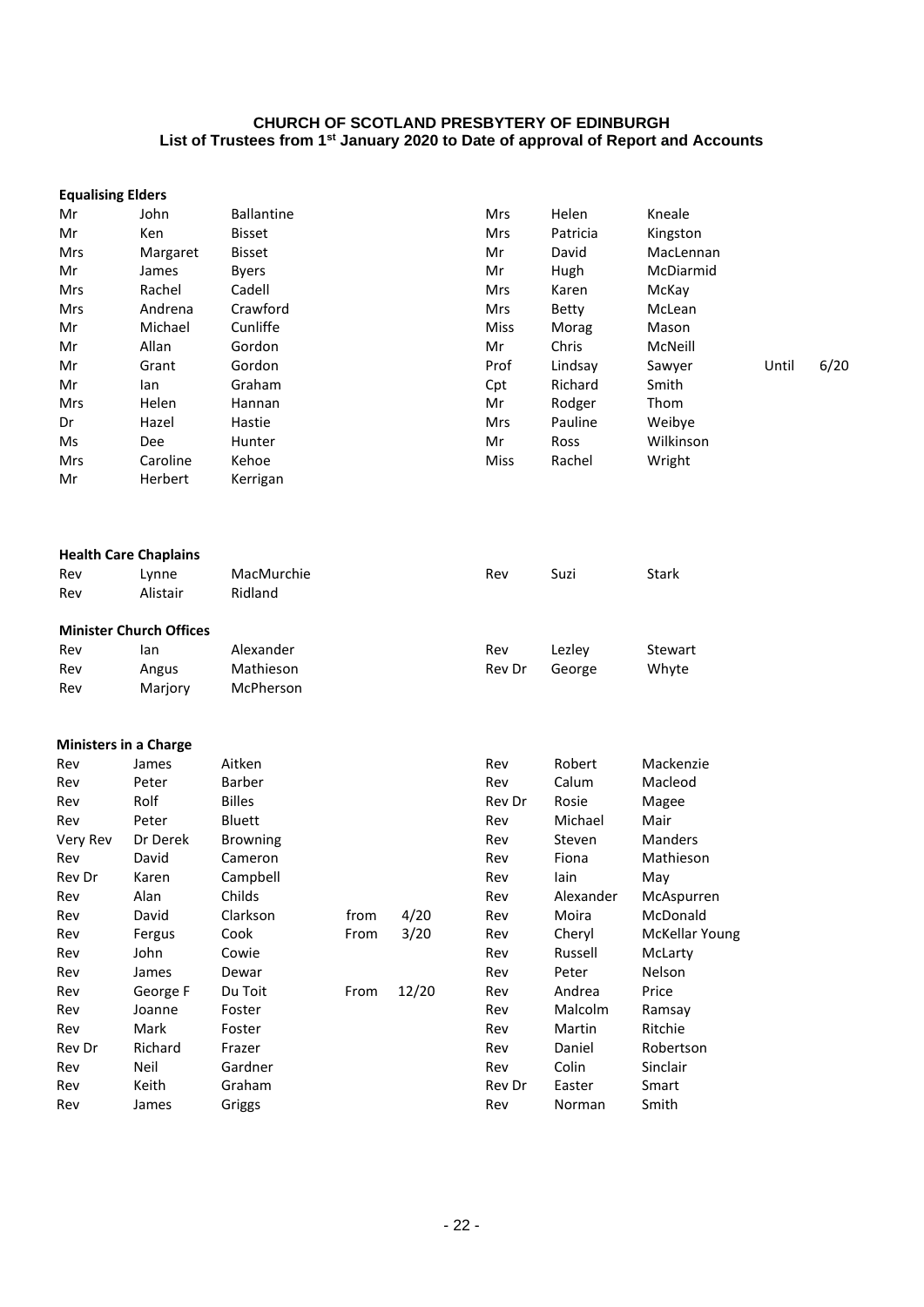|          | Ministers in a Charge (continued) |                     |      |      |          |           |                    |      |      |
|----------|-----------------------------------|---------------------|------|------|----------|-----------|--------------------|------|------|
| Rev Dr   | Andre                             | Groenewald          |      |      | Rev      | Donald    | Scott              |      |      |
| Rev      | Elizabeth                         | Henderson           |      |      | Mr       | Peter     | Sutton             |      |      |
| Rev      | Jack                              | Holt                |      |      | Rev      | Samuel    | Torrens            |      |      |
| Rev      | Stuart                            | Irvin               |      |      | Rev      | Attie     | Van Wyk            | From | 4/20 |
| Rev Dr   | James                             | Jack                |      |      | Rev      | George    | Vidits             |      |      |
| Rev      | Alistair                          | Keil                |      |      | Rev Dr   | Stewart   | Weaver             |      |      |
| Rev      | Gordon                            | Kennedy             |      |      | Rev      | lan       | Wells              |      |      |
| Rev Dr   | Thomas                            | Kisitu              |      |      | Rev      | John      | Wells              | From | 2/20 |
| Rev      | lan                               | MacDonald           |      |      | Rev      | Jenny     | Williams           |      |      |
| Rev      | Peter                             | Macdonald           | Died | 2/20 | Rev      | William   | Wishart            |      |      |
| Rev      | Cameron                           | Mackenzie           |      |      | Rev Dr   | John      | Young              |      |      |
|          | <b>Minister Associate</b>         |                     |      |      |          |           |                    |      |      |
| Rev      | Kenneth                           | Luscombe            |      |      |          |           |                    |      |      |
| Rev      | Lourens                           | De Jaeger           |      |      |          |           |                    |      |      |
|          | <b>Minister Not in a Charge</b>   |                     |      |      |          |           |                    |      |      |
| Rev      | Christine                         | Clark               |      |      | Rev      | Jayne     | Scott              |      |      |
| Rev      | Sarah                             | Embleton            |      |      | Rev Dr   | Martin    | Scott              |      |      |
| Rev      | lan                               | Gilmour             |      |      | Rev      | David     | Swan               |      |      |
| Rev      | Adrian                            | Lough               |      |      | Rev      | Alistair  | Wynne              |      |      |
|          |                                   |                     |      |      |          |           |                    |      |      |
|          | <b>Minister University</b>        |                     |      |      |          |           |                    |      |      |
| Rev      | Kenneth                           | Boyd                |      |      | Rev Prof | Susan     | Hardman Moore      |      |      |
| Rev      | Alistair                          | Donald              |      |      | Very Rev | Prof lain | <b>Torrance Kt</b> |      |      |
| Rev Prof | David                             | Fergusson           |      |      |          |           |                    |      |      |
|          | <b>Ordained Local Minister</b>    |                     |      |      |          |           |                    |      |      |
| Rev      | Janet                             | McKenzie            |      |      | Rev Dr   | Rita      | Welsh              |      |      |
| Rev Dr   | Fiona                             | Tweedie             |      |      |          |           |                    |      |      |
|          | <b>Prison Chaplains</b>           |                     |      |      |          |           |                    |      |      |
| Rev      | Sheena                            | Orr                 |      |      |          |           |                    |      |      |
|          | <b>Retired Deacons</b>            |                     |      |      |          |           |                    |      |      |
| Mrs      | Margaret                          | Gordon DCS          |      |      | Miss     | Agnes     | <b>Rennie DCS</b>  |      |      |
| Miss     | Anne                              | <b>Mulligan DCS</b> |      |      | Miss     | Helen     | Thom DCS           |      |      |